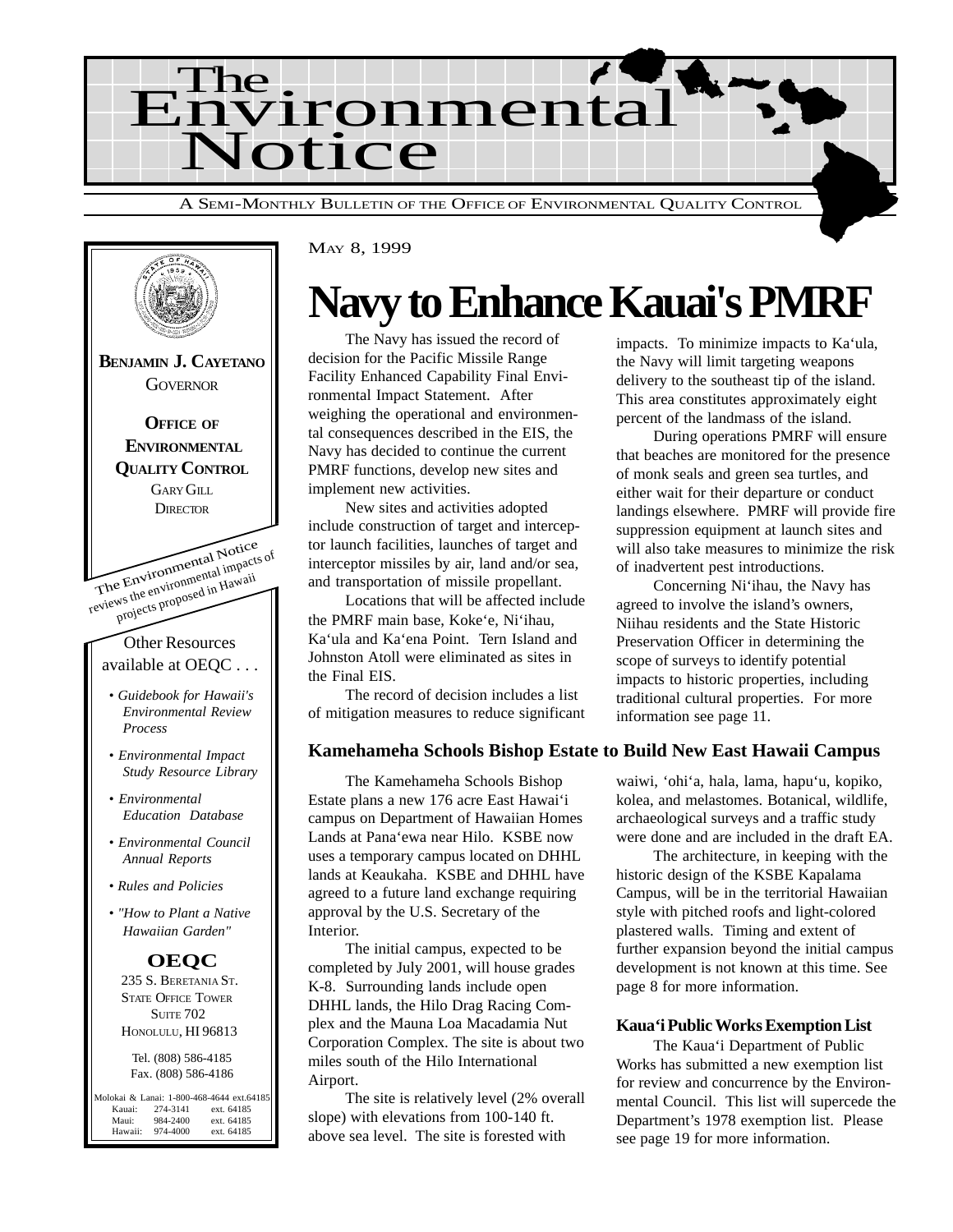# Table of Contents

#### MAY 8, 1999

### **1** Oahu Notices

#### **Draft Environmental Assessments** [\(1\) Kahiola Rental Housing Project .....................................................3](#page-2-0) [\(2\) Kalihi Valley Homes Improvements ................................................3](#page-2-0) [\(3\) St. Rita Catholic Church ................................................................4](#page-3-0)

#### **Previously Published Projects Pending Public Comments**

| Environmental Impact Statement Preparation Notices |  |
|----------------------------------------------------|--|
|                                                    |  |

### 3 **Maui Notices**

| <b>Draft Environmental Assessments</b>                 |  |
|--------------------------------------------------------|--|
|                                                        |  |
| <b>Final Environmental Assessments/</b>                |  |
| <b>Findings of No Significant Impacts (FONSI)</b>      |  |
|                                                        |  |
| Ductional v Duklicked Ductoria Dending Duklig Commonts |  |

**Previously Published Projects Pending Public Comments** [Draft Environmental Assessments ......................................................7](#page-6-0)

### 6**Hawaii Notices**

#### **Draft Environmental Assessments** [\(1\) Haaheo Booster Pump Improvements ...........................................8](#page-7-0) [\(2\) Kamehameha Schools East Hawaii Campus .................................8](#page-7-0) [\(3\) Pahala Fire Station Multipurpose Facility .......................................9](#page-8-0) **Final Environmental Assessments/ Findings of No Significant Impacts (FONSI)** [\(4\) Keaau-Pahoa 12-Inch Waterline Installation ..................................9](#page-8-0) **Previously Published Projects Pending Public Comments** [Draft Environmental Assessments .................................................... 10](#page-9-0)

### 7 **Kauai Notices**

#### **Draft Environmental Assessments**

| (1) Lihue and Hanamaulu Water Development Projects, Phase III  11 |  |
|-------------------------------------------------------------------|--|
| <b>Final Environmental Impact Statements</b>                      |  |
|                                                                   |  |
| <b>Previously Published Projects Pending Public Comments</b>      |  |
|                                                                   |  |
| <b>Acceptance Notices</b>                                         |  |
|                                                                   |  |

### s **[Shoreline Notices](#page-12-0)**

### ^ **Coastal Zone News**

| (1) Cooperative Aquatic Resource Education with the Hawaii Audubon    |  |
|-----------------------------------------------------------------------|--|
|                                                                       |  |
| (2) Establish Annual Bank-Specific Harvest Guidelines for the         |  |
|                                                                       |  |
| (3) Construct a Road Crossing Culvert in an Unnamed Stream in         |  |
|                                                                       |  |
| (4) "Behavior and Population Size Estimation for Cetaceans in Hawaii" |  |
|                                                                       |  |
| Marine and Coastal Zone Management Advisory Group  14                 |  |

### g **Alien Species Permits**

| Blue Mussel, Mytilus edulis, Permit Amendment  15 |
|---------------------------------------------------|

### V **Pollution Control Permits**

|--|

### *K* Federal Notices

| EIS on Award/Monitoring of Federal Prison Contracts to              |
|---------------------------------------------------------------------|
|                                                                     |
| FHWA Seeks Comments on FY 2000 Implementation Guidance for          |
|                                                                     |
|                                                                     |
|                                                                     |
| Partial Approval of Amendment to Four Fishery Management Plans . 18 |
| EPA Speaks - Lower Hamakua Ditch Watershed Plan EIS  18             |
|                                                                     |

### ' **Environmental Council Notices**

#### C **Announcements**

| Notice of State Historic Preservation Proposed Administration Rules . 7 |  |
|-------------------------------------------------------------------------|--|
|                                                                         |  |

*OEQC intends to make the information in this bulletin accessible to everyone. Individuals that require this material in a different format (such as large type or braille), should contact our office for assistance.*

| <b>The Environmental Notice</b> | <b>Office of Environmental Quality Control</b> | Page 2 |
|---------------------------------|------------------------------------------------|--------|
|---------------------------------|------------------------------------------------|--------|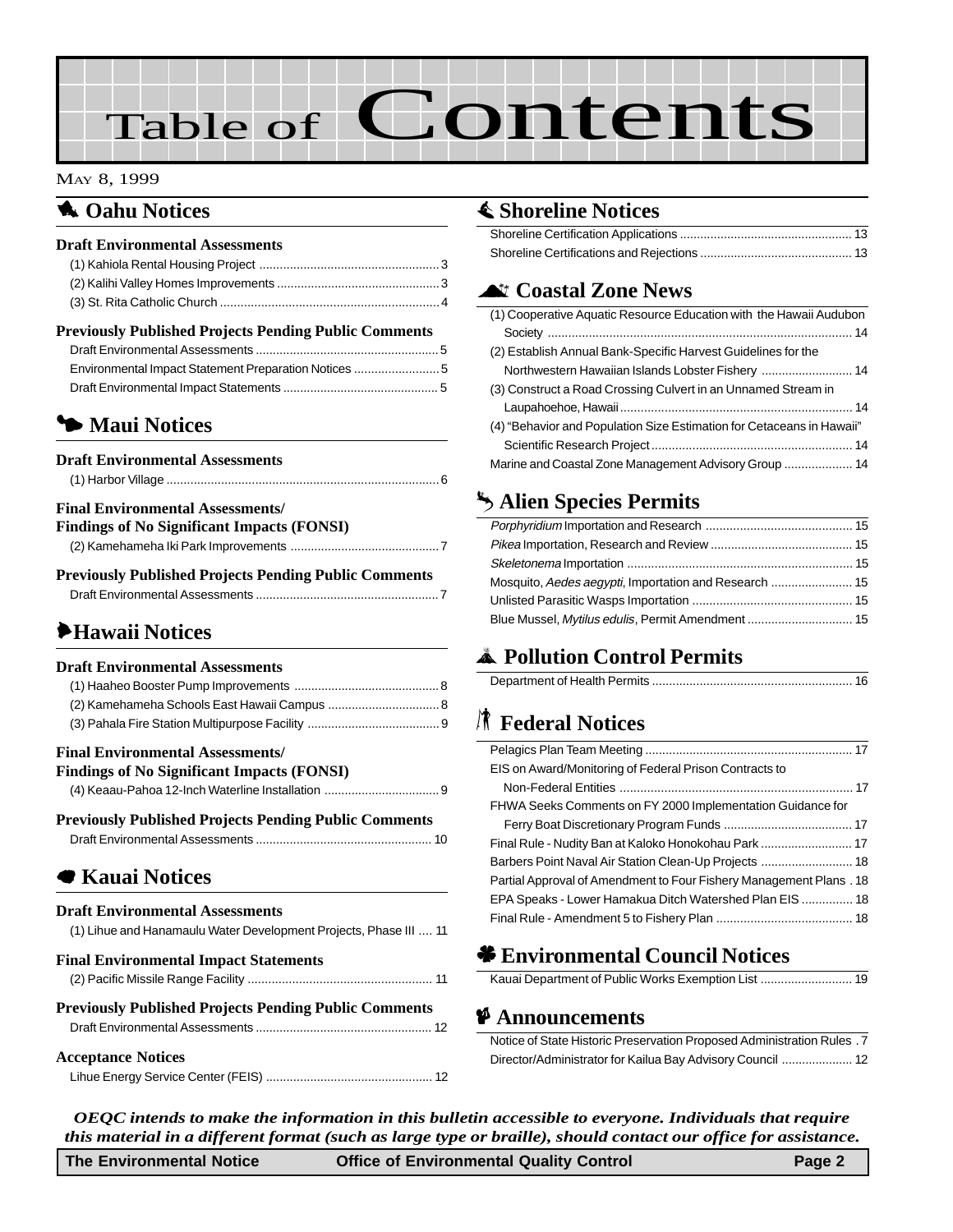#### <span id="page-2-0"></span>MAY 8, 1999 **Draft Environmental Assessments** 1 **(1) Kahiola Rental Housing Project District**: Honolulu **TMK**: 2-6-24:70 and 71 **Applicant**: The Genesis Foundation P.O. Box 88269 Honolulu, Hawaii 96830-8269 Contact: Dr. Nicholas Christoff **Approving Agency/Accepting Authority**: City and County of Honolulu Department of Planning and Permitting 650 South King Street, 7th Floor Honolulu, Hawaii 96813 Contact: Steve Tagawa (523-4817) **Consultant**: Media 5 Ltd. 345 Queen Street, Suite 900 Honolulu, Hawaii 96813 Contact: Evan Cruthers (524-2040) **Public Comment Deadline**: June 7, 1999 **Status:** DEA First Notice pending public comment. Address comments to the applicant with copies to the approving agency or accepting authority, the consultant and OEQC. The environmental impacts of the proposed development are not expected to be significant with use of appropriate mitigation measures. According to the applicant, the project is expected to reduce the fugitive dust, erosion and sediment transport that occurs from the current vacant, undeveloped parcel and will improve the overall aesthetic in the area.  $3 \frac{2}{3}$  **2 1**

**Permits**

**Required**: Waikiki Special District

The applicant, The Genesis Foundation, proposes to construct an affordable rental housing apartment complex for seniors at 2423 and 2429 Ala Wai Boulevard, Waikiki, Oahu. The proposed complex will consist of a 6-story atrium building of 89 rental apartments, one 2-bedroom unit for the building manager, a one-story meeting and activities service building, parking, and an on grade loading area.

The complex will be rented under established guidelines to individuals with incomes of no more than sixty (60) percent of the Honolulu mean income level. The complex will offer various building services, including a serving kitchen, mail room, a coin-operated laundry room, a multi-purpose room, outdoor recreation space with a covered lanai and enclosed garden area. The landscaping and garden will be designed to contribute to a Hawaiian sense of place.

The project is being processed under a Waikiki Special District Permit and concurrently pursuant to Chapter 201G, Hawaii Revised Statutes (HRS) exemptions from various zoning requirements for density, height, parking, height setback, building and open space, as well as park dedication and tax fees.

**Oahu Notices**



### **(2) Kalihi Valley Homes Improvements**

| District:                         | Honolulu                             |
|-----------------------------------|--------------------------------------|
| TMK:                              | $1 - 3 - 22:01$                      |
| Applicant:                        | Housing & Community Development      |
|                                   | Corporation of Hawaii                |
|                                   | 677 Queen Street, Suite 300          |
|                                   | Honolulu, Hawaii 96813               |
|                                   | Contact: Stanley Fujimoto (587-3179) |
| <b>Approving Agency/Accepting</b> |                                      |
| <b>Authority:</b>                 | Same as above.                       |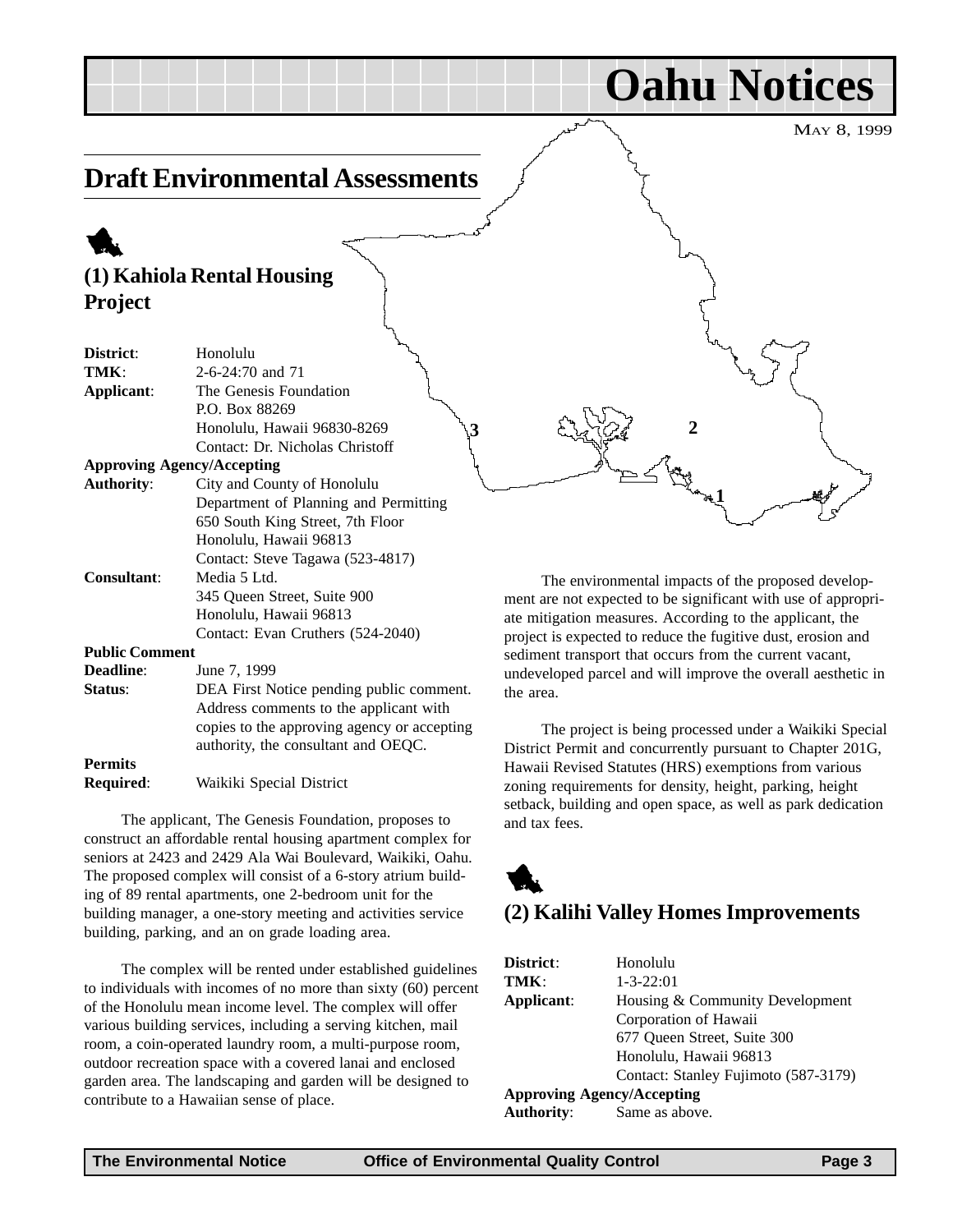## <span id="page-3-0"></span>**Oahu Notices**

#### MAY 8, 1999

| <b>Consultant:</b>                 | Group 70 International, Inc.                                                                                             |
|------------------------------------|--------------------------------------------------------------------------------------------------------------------------|
|                                    | 925 Bethel Street, 5th Floor                                                                                             |
|                                    | Honolulu, Hawaii 96813                                                                                                   |
|                                    | Contact: Ralph Portmore (523-5866)                                                                                       |
| <b>Public Comment</b>              |                                                                                                                          |
| <b>Deadline:</b>                   | June 7, 1999                                                                                                             |
| Status:                            | DEA First Notice pending public comment.<br>Address comments to the applicant with<br>copies to the consultant and OEQC. |
| <b>Permits</b><br><b>Required:</b> | Demolition, building, grading                                                                                            |

Kalihi Valley Homes is a federally subsidized state public housing project that was designed and constructed for the State's Hawaii Housing Authority (since renamed the Housing and Community Development Corporation of Hawaii (HCDCH)). Completed in 1953, the project consists of 400 public housing units in one, two, three, four, and five bedroom configurations throughout 45 buildings on approximately 24 acres of land. The project site also contains a 4,717 square foot office/maintenance building and a 10,179 square foot Community Center.

The project site, which fronts Likelike Highway and Kamehameha IV Road, is situated at the base of the Kahauiki Ridge and is bordered by residences to the northeast and Kaewai Stream to the south. To the east, across Likelike Highway, are single- and multi-family residences, while across Kamehameha IV Road is a mix of uses including a large storage building and Kaewai Elementary School. Along the site's mauka boundary toward the ridge is property owned by the City and County of Honolulu Board of Water Supply. Further mauka of the site is the State Forest Reserve Boundary and the Fort Shafter Military Reservation.

The 46-year-old Kalihi Valley Homes public housing project is one of the State's oldest and is in need of renovation. The proposed project provides for the phased renovation of 301 dwelling units and phased demolition of 11 buildings containing 99 dwelling units originally constructed in 1954 with an average life expectancy of 20 years. Of the remaining 34 buildings, the interiors will be gutted and replaced with new fixtures and appliances, and the exteriors will be renovated with hipped roofs and new windows. The existing Community Center building and administration building will be demolished and replaced with one building.

The project will be designed and constructed in multiple phases with a total project completion anticipated to take approximately eight to ten years with a total project cost of approximately \$47 million. Funding for the project is made possible through the U.S. Department of Housing and Urban

Development's Comprehensive Grant Program that provides funding to modernize existing housing units. No State funds will be expended.

1

#### **(3) St. Rita Catholic Church**

| District:             | Waianae                                     |
|-----------------------|---------------------------------------------|
| TMK:                  | 8-9-5: 1; 8-9-7: portions of 2 and 4        |
| Applicant:            | St. Rita Catholic Church                    |
|                       | 89-318 Farrington Highway                   |
|                       | Nanakuli, Hawaii 96792                      |
|                       | <b>Approving Agency/Accepting</b>           |
| <b>Authority:</b>     | City and County of Honolulu                 |
|                       | Department of Planning and Permitting       |
|                       | 650 South King Street, 7th Floor            |
|                       | Honolulu, Hawaii 96813                      |
|                       | Contact: Steve Tagawa (523-4817)            |
| <b>Consultant:</b>    | Francisco Architect                         |
|                       | 2379 Liloa Rise                             |
|                       | Honolulu, Hawaii 96822                      |
|                       | Contact: Fidel A. Francisco (943-1845)      |
| <b>Public Comment</b> |                                             |
| Deadline:             | June 7, 1999                                |
| Status:               | DEA First Notice pending public comment.    |
|                       | Address comments to the applicant with      |
|                       | copies to the approving agency or accepting |
|                       | authority, the consultant and OEQC.         |
| <b>Permits</b>        |                                             |
| Required:             | SMA, SPR, SUP, grading & grubbing           |

The applicant, the existing St. Rita Catholic Church located at 89-318 Farrington Highway in Nanakuli, proposes to develop a portion of two adjacent parcels (approximately 36,024 square feet) for a 80-car parking lot (Phase I). The applicant also eventually proposes to construct a new church building on the existing church parcel (Tax Map Key 8-9-5: 1)(Phase II). The existing church has a growing membership of more than 800 active members, 60% of which are part-Hawaiian.

These parcels are currently vacant and will require grubbing, grading, the construction of retaining walls and the filling of approximately 7,500+ cubic yards of earth. The parking lot will be constructed of asphaltic concrete.

The existing church and adjacent vacant lots are owned by the Department of Hawaiian Home Lands (DHHL). The church exists under DHHL's License Agreement No. 087 and the additional property (Tax Map Keys 8-9-7: portions of 2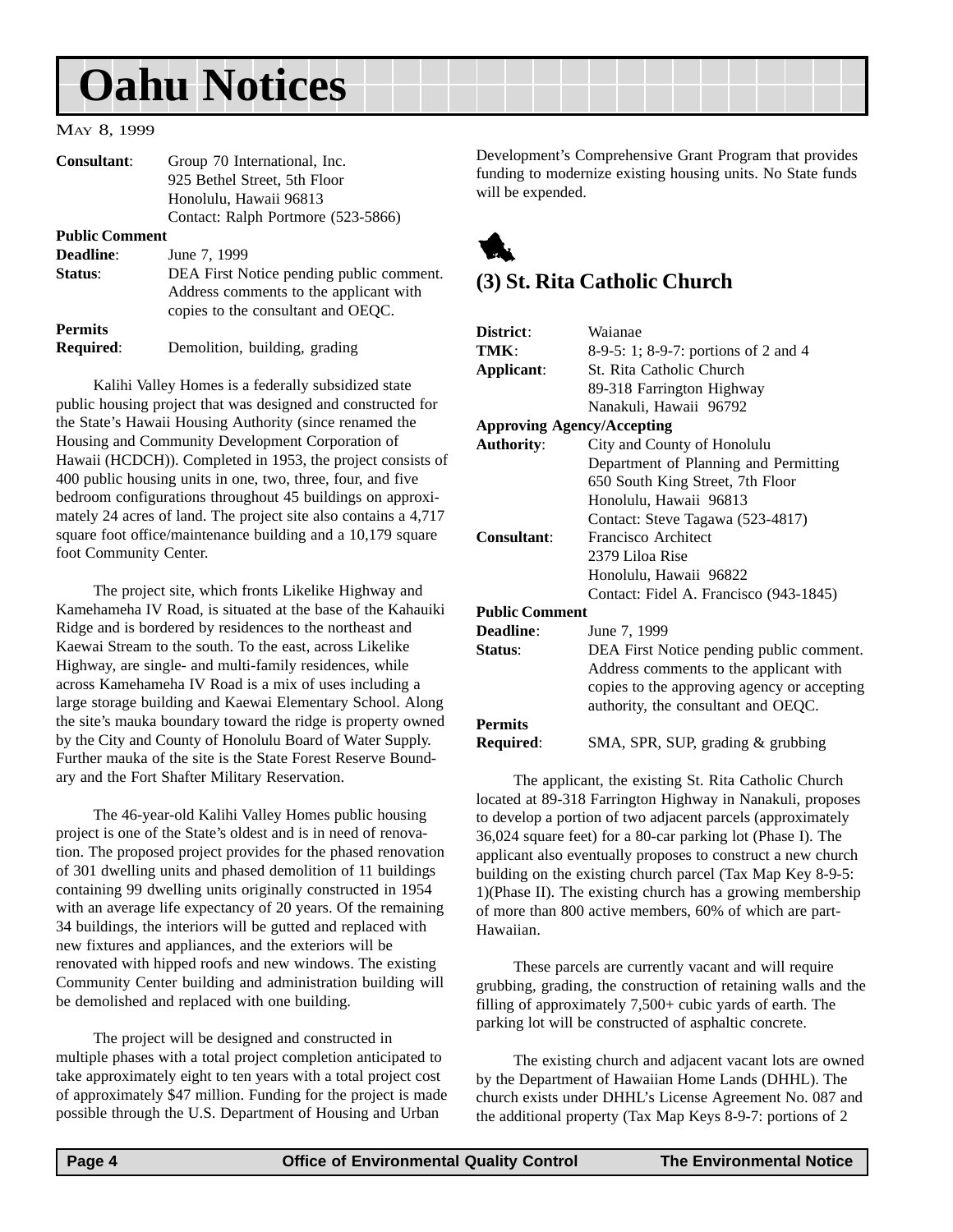<span id="page-4-0"></span>

MAY 8, 1999

and 4) will be incorporated into a new licence agreement. The property is zoned R-5 Residential, AG-2 General Agricultural and Country Districts.

DHHL is exempting the applicant from compliance with the City and County's Land Use Ordinance (LUO) with regards to minimum lot size necessary for the subdivision and consolidation of the additional area. However, the applicant will be required to obtain all other County approvals, including a Special Management Area (SMA) Use Permit, Site Plan Review (SPR), and State Special Use Permit (SUP), as well as comply with Flood Zone requirements.

### **Previously Published Projects Pending Public Comments**

#### **Draft Environmental Assessments**

#### **Keehi Corporation Yard**

**Applicant**: City and County of Honolulu Department of Environmental Services 650 South King Street Honolulu, Hawaii 96813 Contact: James Chun (527-6238) **Approving Agency/Accepting Authority**: Same as above. **Public Comment Deadline**: May 24, 1999

#### **Environmental Impact Statement Preparation Notices**

#### 1 **Kailua 272' Reservoir**

**Applicant**: City and County of Honolulu Board of Water Supply 630 South Beretania Street Honolulu, Hawaii 96843 Contact: Barry Usagawa (527-5253) **Approving Agency/Accepting Authority**: Governor, State of Hawaii c/o Office of Environmental Quality Control

235 South Beretania Street, Suite 702

#### Honolulu, Hawaii 96813 **Public Comment**

**Deadline**: May 24, 1999

#### $\triangle$  **Primary Corridor Transportation Project**

| Applicant:                        | City and County of Honolulu                 |
|-----------------------------------|---------------------------------------------|
|                                   | Department of Transportation Services       |
|                                   | 711 Kapiolani Boulevard, Suite 1200         |
|                                   | Honolulu, Hawaii 96813                      |
|                                   | Contact: Kenneth Hamayasu (527-6978)        |
| <b>Approving Agency/Accepting</b> |                                             |
| <b>Authority:</b>                 | Governor, State of Hawaii                   |
|                                   | c/o Office of Environmental Quality Control |
|                                   | 235 South Beretania Street, Suite 702       |
|                                   | Honolulu, Hawaii 96813                      |
|                                   | and                                         |
|                                   | U.S. Department of Transportation           |
|                                   | Federal Transit Administration              |
| <b>Public Comment</b>             |                                             |
| <b>Deadline:</b>                  | May 24, 1999                                |

**Scoping Meeting**: DTS will conduct a public scoping meeting on Tuesday, May 11, 1999 from 6:30 p.m. to 8:30 p.m. at the Washington Middle School Cafeteria, 1633 South King Street, Honolulu, Hawaii. Interested persons are invited to provide comments pertaining to alternatives proposed for study, methods for studying environmental impacts and anticipated environmental impacts. Call Kenneth Hamayasu at 527-6978 for further information (from 64 F.R. 22670, April 27, 1999).

#### **Draft Environmental Impact Statements**

#### 1 **Koko Head Regional Park & Nature Preserve**

| Applicant:            | City and County of Honolulu             |
|-----------------------|-----------------------------------------|
|                       | Department of Design and Construction   |
|                       | 650 South King Street, 9th Floor        |
|                       | Honolulu, Hawaii 96813                  |
|                       | Contact: Jim Nakasone (527-6306)        |
|                       | <b>Approving Agency/Accepting</b>       |
| <b>Authority:</b>     | Mayor, City and County of Honolulu      |
|                       | $c$ Department of Planning & Permitting |
|                       | 530 South King Street                   |
|                       | Honolulu, Hawaii 96813                  |
|                       | Contact: Randall Fujiki (523-4564)      |
| <b>Public Comment</b> |                                         |
| Deadline:             | <b>Extended to June 7, 1999</b>         |

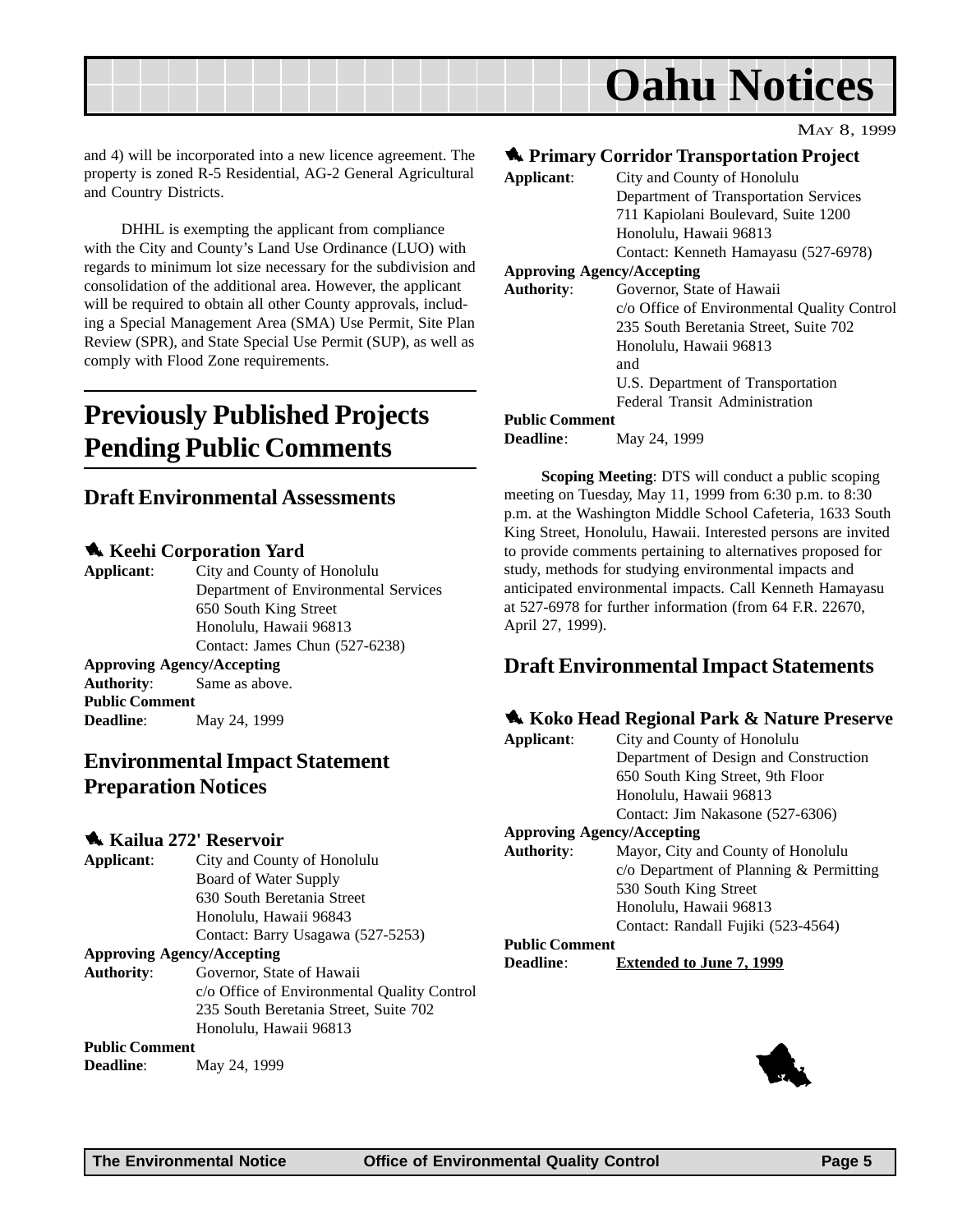## <span id="page-5-0"></span>**Maui Notices**

MAY 8, 1999

## **Draft Environmental**

**Assessments**

### $\blacklozenge$ **(1) Harbor Village**

| District:                      | Lahaina                                     |
|--------------------------------|---------------------------------------------|
| TMK:                           | 4-6-007:03, 07, 010                         |
| Applicant:                     | <b>JDI</b> Limited Partners                 |
|                                | 721 Wainee Street, Suite 201                |
|                                | Lahaina, Maui, Hawaii 96761                 |
|                                | Contact: Terry Lee or Steve Gatchel (661-   |
|                                | 8380)                                       |
|                                | <b>Approving Agency/Accepting</b>           |
| <b>Authority:</b>              | County of Maui, Department of Planning      |
|                                | 250 S. High Street                          |
|                                | Wailuku, Hawaii 96793                       |
|                                | Contact: Ann Cua (243-7735)                 |
| <b>Consultant:</b>             | Chris Hart & Partners                       |
|                                | Landscape Architecture and Planning         |
|                                | 1955 Main Street, Suite 200                 |
|                                | Wailuku HI 96793                            |
|                                | Contact: Christopher Hart (242-1955)        |
| <b>Public Comment</b>          |                                             |
| <b>Deadline:</b>               | June 7, 1999                                |
| Status:                        | DEA First Notice pending public comment.    |
|                                | Address comments to the applicant with      |
|                                | copies to the approving agency or accepting |
|                                | authority, the consultant and OEQC.         |
| $D_{\alpha}$ $\cdots$ $\cdots$ |                                             |

**2**

**1**

#### **Permits**

**Required**: SMA, Historic District, Building

The applicants request a Special Management Area (SMA) Permit, Historic District Approval, and Off-site Parking Approval for Harbor Village, a proposed commercial and restaurant building with related parking and landscape improvements at 576 Front Street in Lahaina, Maui. On TMK 4-6-07:03 (Parcel 3) they propose to build an approximately 24,000-square-foot restaurant and retail structure. Two adjoining parcels, 7 and 10, will be developed for parking to accommodate 139 cars. This application includes all three parcels. The Harbor Village project is located at the south end of Lahaina Town's Commercial District on the mauka (east) side of Front Street, just south of Prison Street. Parcel 3 is designated as Business/Commercial on the West Maui Community Plan and is zoned Historic District No. 2 which allows business use.

The proposed action will involve the demolition and removal of the two existing structures on Parcel 3, and construction of a two-story building complex situated along a north-south axis. The envisioned tenant mix includes 10 first floor retail shops and stores, with two restaurants on the second floor. Parcels 7 and 10 will be improved for parking. The proposed improvements include clearing and grubbing, grading, paving, landscaping and lighting. The off-site parking area will be accessed through the existing County parking lot.

The project's architectural style is compatible with existing buildings in Lahaina and conforms to the detailing suggested in the Lahaina Style Book, with an interior courtyard, and wood or stucco facades and balconies.

Landscaping amenities will consist of mature palm trees and other ground cover, with wood walkways and wooden rope-wrapped bollards, which will impart the theme of the project, "Harbor Village." A portion of the south end of the structure's first floor will be dedicated to the Friends of Moku`ula and Hui `O Wa`a Kaulua, to be used as a pictorial museum for interpretive historic and cultural displays.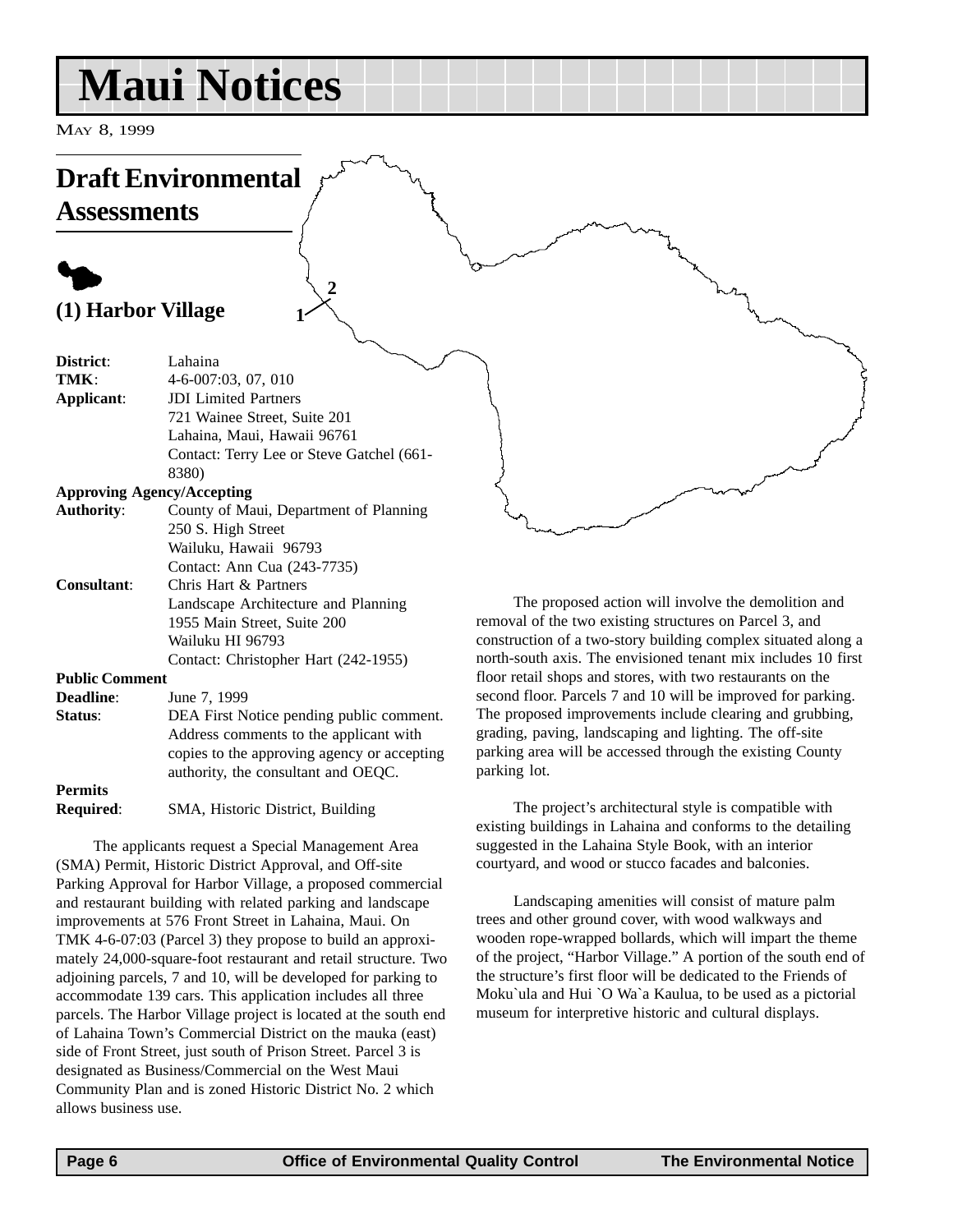## **Maui Notices**

MAY 8, 1999

### <span id="page-6-0"></span>**Final Environmental Assessments/Findings of No Significant Impacts (FONSI)**



### **(2) Kamehameha Iki Park Improvements**

| District:               | Lahaina                                 |
|-------------------------|-----------------------------------------|
| TMK:                    | 4-6-02:010                              |
| Applicant:              | Hui O Wa'a Kaulua                       |
|                         | 525 Front Street                        |
|                         | Lahaina, Hawaii 96761                   |
|                         | Contact: Christine Moschetti (661-9290) |
|                         | <b>Approving Agency/Accepting</b>       |
| <b>Authority:</b>       | County of Maui                          |
|                         | Office of Economic Development          |
|                         | 200 South High Street                   |
|                         | Wailuku, Hawaii 96793                   |
|                         | Contact: Rosalyn Baker (243-7735)       |
| <b>Consultant:</b>      | Chris Hart & Partners                   |
|                         | 1955 Main Street, Suite 200             |
|                         | Wailuku, Hawaii 96793                   |
|                         | Contact: Rory Frampton (242-1955)       |
| <b>Public Challenge</b> |                                         |
| <b>Deadline:</b>        | June 7, 1999                            |
|                         |                                         |

**Status:** FEA/FONSI issued, project may proceed. **Permits** SMA Use Permit, Historic District **Required**: Approval & Shoreline Setback Variance

The applicant, Hui 'O Wa'a Kaulua is seeking a Special Management Area Use Permit, Historic District Approval and Shoreline Setback Variance in order to implement renovations and improvements at Kamehameha Iki Park, located in the historic town of Lahaina, Maui, Hawaii. The subject property is approximately 1.797 acres and is designated "Park" by the West Maui Community Plan. The objective is to create a cultural park with the focus being the various aspects of Hawaiian canoe sailing. The renovated park will house a Hale Wa'a (canoe house) for the construction, presentation and storage of double-hulled Hawaiian sailing canoes. Other structures include a smaller Keiki Hale, an educational center and traditional shrines and structures aimed at restoring the honor and dignity to this previously significant cultural and historic site.

### **Previously Published Projects Pending Public Comments**

#### **Draft Environmental Assessments**

#### 3 **Mango Manor Commercial Complex**

| Applicant:        | Barry L. Brown & David B. Rosen        |
|-------------------|----------------------------------------|
|                   | P.O. Box 11782                         |
|                   | Lahaina, Maui, Hawaii 96761            |
|                   | Contact: Barry Brown (661-1800)        |
|                   | <b>Approving Agency/Accepting</b>      |
| <b>Authority:</b> | County of Maui, Department of Planning |
|                   | 250 S. High Street                     |
|                   | Wailuku, Hawaii 96793                  |
|                   | Contact: Julie Higa (243-7735)         |

**Public Comment**

**Deadline**: May 24, 1999



### **Notice of State Historic Preservation Proposed Administration Rules**

The State Historic Preservation Division is holding public hearings **May 11 to May 20, 1999**, on ten new administrative rules. Two chapters set forth procedures for identifying and evaluating historic properties; determining the effects of projects on historic properties, and developing measures to mitigate these effects. Procedures apply to the review of government projects (e.g., state, county) and to projects requiring state and county authorizations or approvals (e.g., permits). The other chapters set standards for archaeological work and reports, including those for inventory surveys, preservation plans, data recovery work, monitoring, the unexpected discovery of properties after a project commences, and osteology. Also defined are procedures for obtaining permits to conduct archaeological work and minimum qualifications for persons undertaking historic preservation projects. Fee schedules are proposed for all projects submitted for review or comment and for obtaining archaeological permits. Call the Historic Preservation Division at 692-8015 for more information or visit *http://www.state.hi.us/dlnr/hpd/ hppubmtg.htm*. The rules are available at *http:// www.hawaii.gov/dlnr/hpd/draftrules.htm*. Public comments must be submitted to the division by May 31, 1999.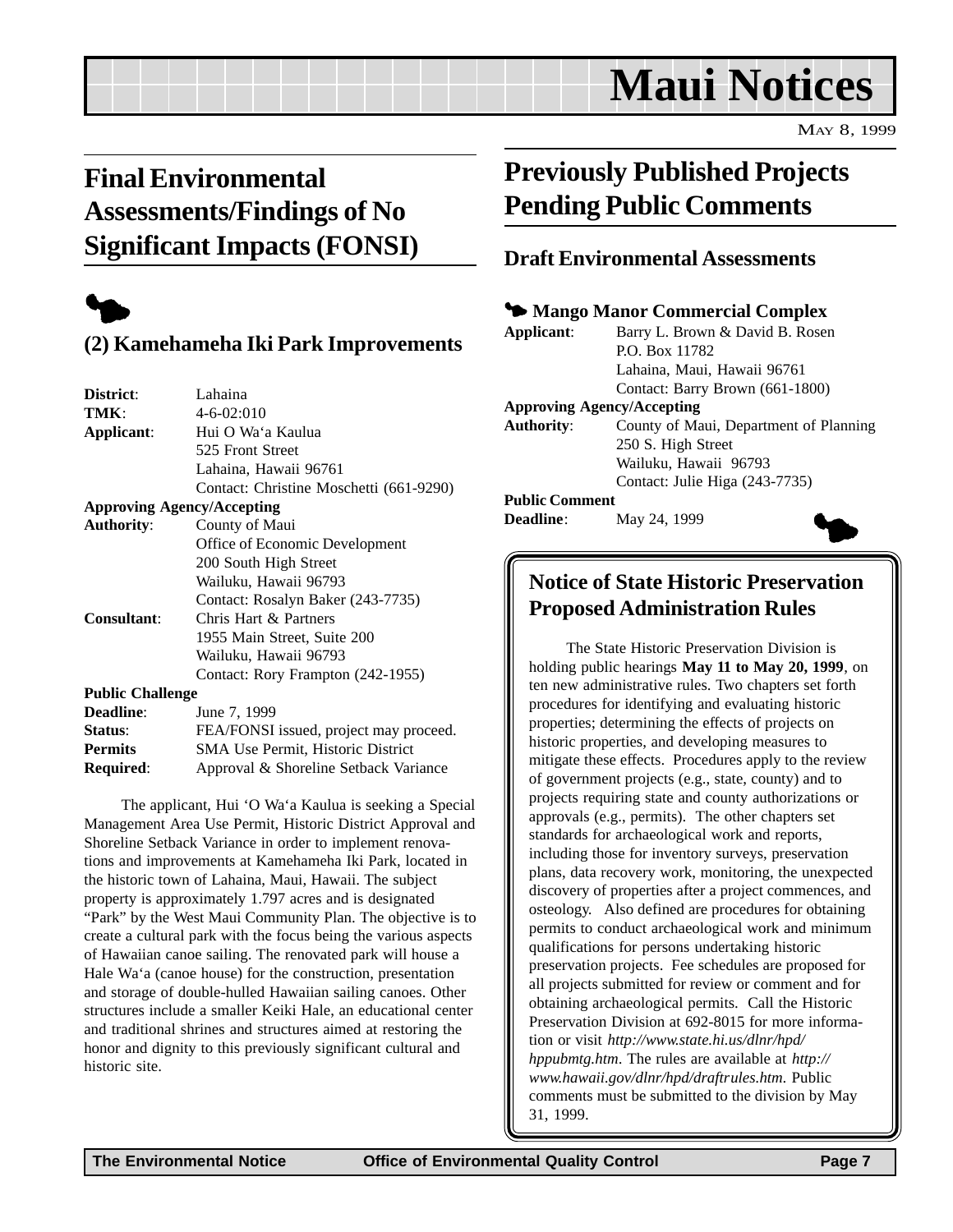## <span id="page-7-0"></span>**Hawaii Notices**

MAY 8, 1999

### **Draft Environmental Assessments**

### $\blacktriangleright$ **(1) Haaheo Booster Pump Improvements**

| District:             | South Hilo                               |
|-----------------------|------------------------------------------|
| TMK:                  | $2 - 6 - 15:42$                          |
| Applicant:            | County of Hawaii                         |
|                       | Department of Water Supply               |
|                       | 25 Aupuni Street                         |
|                       | Hilo, Hawaii 96720                       |
|                       | Contact: Glenn Ahuna (961-8660)          |
|                       | <b>Approving Agency/Accepting</b>        |
| <b>Authority:</b>     | Same as above.                           |
| <b>Consultant:</b>    | Inaba Engineering, Inc.                  |
|                       | 273 Waianuenue Avenue                    |
|                       | Hilo, Hawaii 96720                       |
|                       | Contact: Jason Inaba (961-3727)          |
| <b>Public Comment</b> |                                          |
| <b>Deadline:</b>      | June 7, 1999                             |
| Status:               | DEA First Notice pending public comment. |
|                       | Address comments to the applicant with   |
|                       | copies to the consultant and OEQC.       |

**Permits Required:** Noise, SMA, hydrotestry water

The County of Hawaii Department of Water Supply is planning to replace its Haaheo Booster Pump Station No. 1 with a new facility. The replacement pump station will be located approximately 1,500 feet north of the existing pump station on Wainaku Street. Once the new pump station is complete, the existing pump station facility will be taken off line, removed, and the site restored to match the surrounding area.

The existing site is confined and located along a cut section of the roadway. A hazardous situation exists when DWS staff services the site because there is limited space for maintenance vehicles to safely park along side the roadway. Currently, the pump system is operating below desired efficiency and capacity levels. The existing facility was constructed over thirty three years ago in 1966 with a pumping capacity of 150 gpm. In addition, the existing 9'x11' pump shed will be tested for hazardous materials. Proper handling and disposal procedures will be established for the demolition phase of the project.

The new site will provide adequate space for the new facilities and off-street parking for maintenance vehicles. The pumps will be upgraded to 350 gpm and provisions will be incorporated into the site design to accommodate a third future pump. The pumps and appurtenances will be installed on a 24'x24' slab with sound attenuating provisions. A hollow tile control building approximately 12' by 24' will house the pump motor controls, electrical and telemetry equipment. The site will be graded with paved driveway and fenced for security. The objectives of this project are to upgrade the existing system for capacity and efficiency and to provide safer access and parking for service vehicles and maintenance personnel.

### $\blacktriangleright$ **(2) Kamehameha Schools East Hawaii Campus**

| <b>District:</b> | South Hilo                         |
|------------------|------------------------------------|
| TMK:             | $2-1-13:02$ portion and 154        |
| Applicant:       | Kamehameha Schools Bernice Pauahi  |
|                  | <b>Bishop Estate</b>               |
|                  | 567 South King Street, Room 617    |
|                  | Honolulu, Hawaii 96813             |
|                  | Contact: Yukio Takemoto (541-5356) |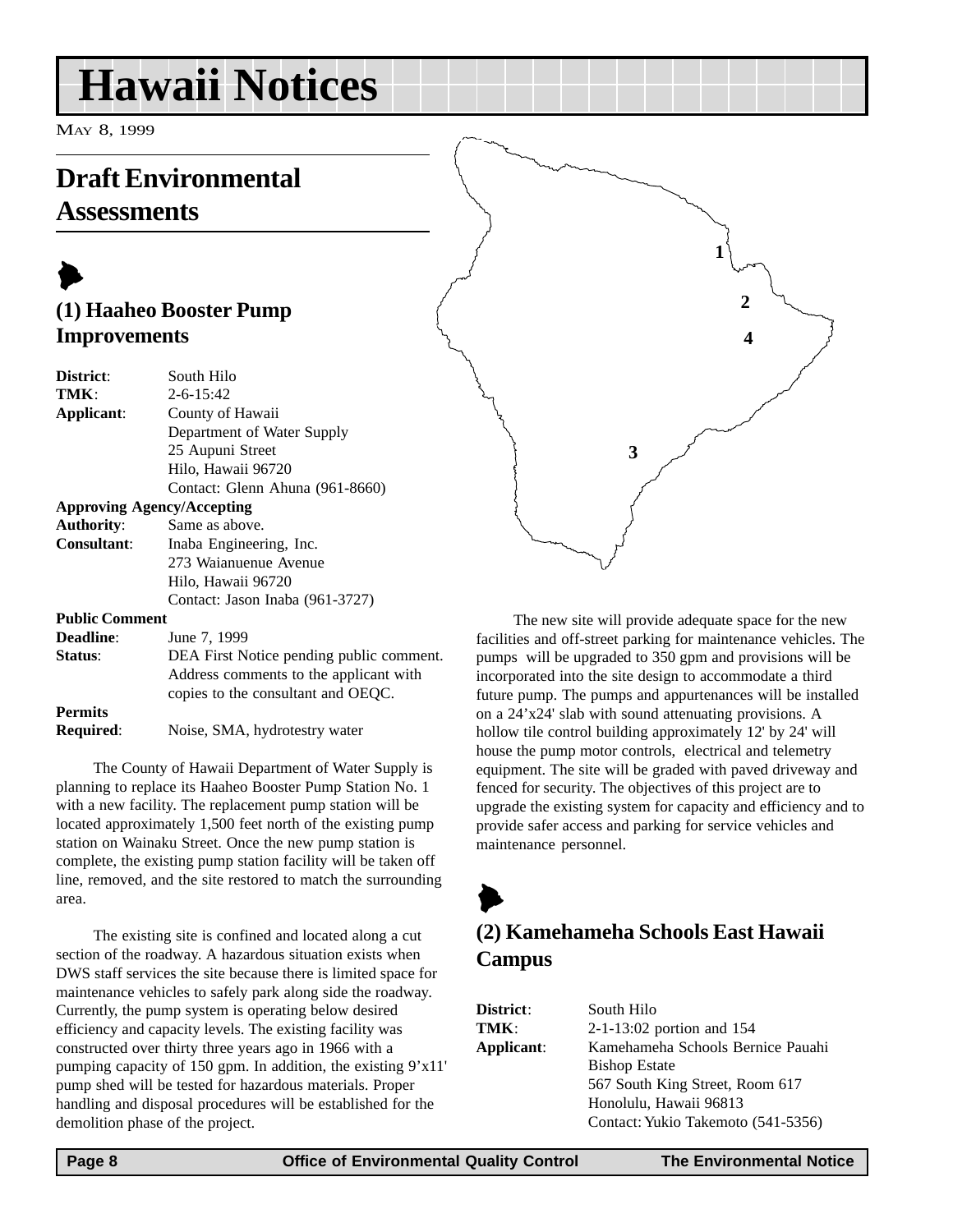## **Hawaii Notices**

#### <span id="page-8-0"></span>**Approving Agency/Accepting**

|                       | 1                                           |
|-----------------------|---------------------------------------------|
| <b>Authority:</b>     | Department of Hawaiian Home Lands           |
|                       | P.O. Box 1879                               |
|                       | Honolulu, Hawaii 96805                      |
|                       | Contact: Linda Chinn (587-6432)             |
| Consultant:           | PBR Hawaii, Hilo Office                     |
|                       | 101 Aupuni Street, Suite 310                |
|                       | Hilo, Hawaii 96720                          |
|                       | Contact: James Leonard (961-3333)           |
| <b>Public Comment</b> |                                             |
| <b>Deadline:</b>      | June 7, 1999                                |
| Status:               | DEA First Notice pending public comment.    |
|                       | Address comments to the applicant with      |
|                       | copies to the approving agency or accepting |
|                       | authority, the consultant and OEQC.         |
| <b>Permits</b>        | Special permit and other related            |
| Required:             | construction permits                        |
|                       |                                             |

The approximately 176 acre parcel is located in Panaewa, South Hilo, Hawaii about 4.5 miles from downtown Hilo, adjacent to the Department of Hawaiian Homes Lands (DHHL) Panaewa Farm Lot Subdivision and the South Hilo-Puna District Boundary. The property is currently owned by DHHL which has issued a long-term lease for use of the property to Kamehameha Schools Bernice Pauahi Bishop Estate (KSBE). KSBE has also entered into an agreement with the DHHL to purchase the subject property by means of a land exchange. The property is planned as the site of KSBE's permanent East Hawaii Campus. Although the initial campus is planned to accommodate approximately 200 students in grades K-8, the full 176 site has been master planned to allow for the potential expansion of the school to include a high school component.



#### **(3) Pahala Fire Station Multipurpose Facility**

| District:                         | Kau                               |
|-----------------------------------|-----------------------------------|
| TMK:                              | $9 - 6 - 23.44$                   |
| Applicant:                        | County of Hawaii, Fire Department |
|                                   | $c$ Office of Housing & Community |
|                                   | Development                       |
|                                   | 50 Wailuku Drive                  |
|                                   | Hilo, Hawaii 96720                |
|                                   | Contact: Royce Shiroma (961-8379) |
| <b>Approving Agency/Accepting</b> |                                   |
| <b>Authority:</b>                 | Same as above.                    |

| Consultant:           | Ron Terry (982-5831)<br>HC 2 Box 9575<br>Keaau, Hawaii 96749                                                             |
|-----------------------|--------------------------------------------------------------------------------------------------------------------------|
| <b>Public Comment</b> |                                                                                                                          |
| <b>Deadline:</b>      | June 7, 1999                                                                                                             |
| Status:               | DEA First Notice pending public comment.<br>Address comments to the applicant with<br>copies to the consultant and OEQC. |
| <b>Permits</b>        |                                                                                                                          |
| <b>Required:</b>      | Building                                                                                                                 |

The project involves construction of a 1,600 square foot metal structure adjacent to the existing fire station in Pahala. The new structure would secure and house the new fire truck, water tanker and a 4-wheel drive, off-road emergency vehicle. The facility will also serve as a training area, equipment storage area, a command center for major incidents, and an emergency operations center during disasters. The purpose of the project is to expand and improve the scope of fire protection, emergency medical assistance, and civil defense readiness for the area. No adverse long-term impacts are expected to result from the project, as there are no sensitive biological, hydrological or historic resources present at the site. The improvement of public health and safety is a long-term benefit of the project.

### **Final Environmental Assessments/Findings of No Significant Impacts (FONSI)**

### $\blacktriangleright$

#### **(4) Keaau-Pahoa 12-Inch Waterline Installation**

| District:                         | Puna                              |  |
|-----------------------------------|-----------------------------------|--|
| TMK:                              | 1-6-04: por. 21                   |  |
| Applicant:                        | County of Hawaii                  |  |
|                                   | Department of Water Supply        |  |
|                                   | 25 Aupuni Street                  |  |
|                                   | Hilo, Hawaii 96720                |  |
|                                   | Contact: Bruce McClure (961-8660) |  |
| <b>Approving Agency/Accepting</b> |                                   |  |
| <b>Authority:</b>                 | Same as above.                    |  |
| <b>Consultant:</b>                | Gerald Park Urban Planner         |  |
|                                   | 1400 Rycroft Street, Suite 876    |  |
|                                   | Honolulu, Hawaii 96814            |  |
|                                   | Contact: Gerald Park (942-7484)   |  |

MAY 8, 1999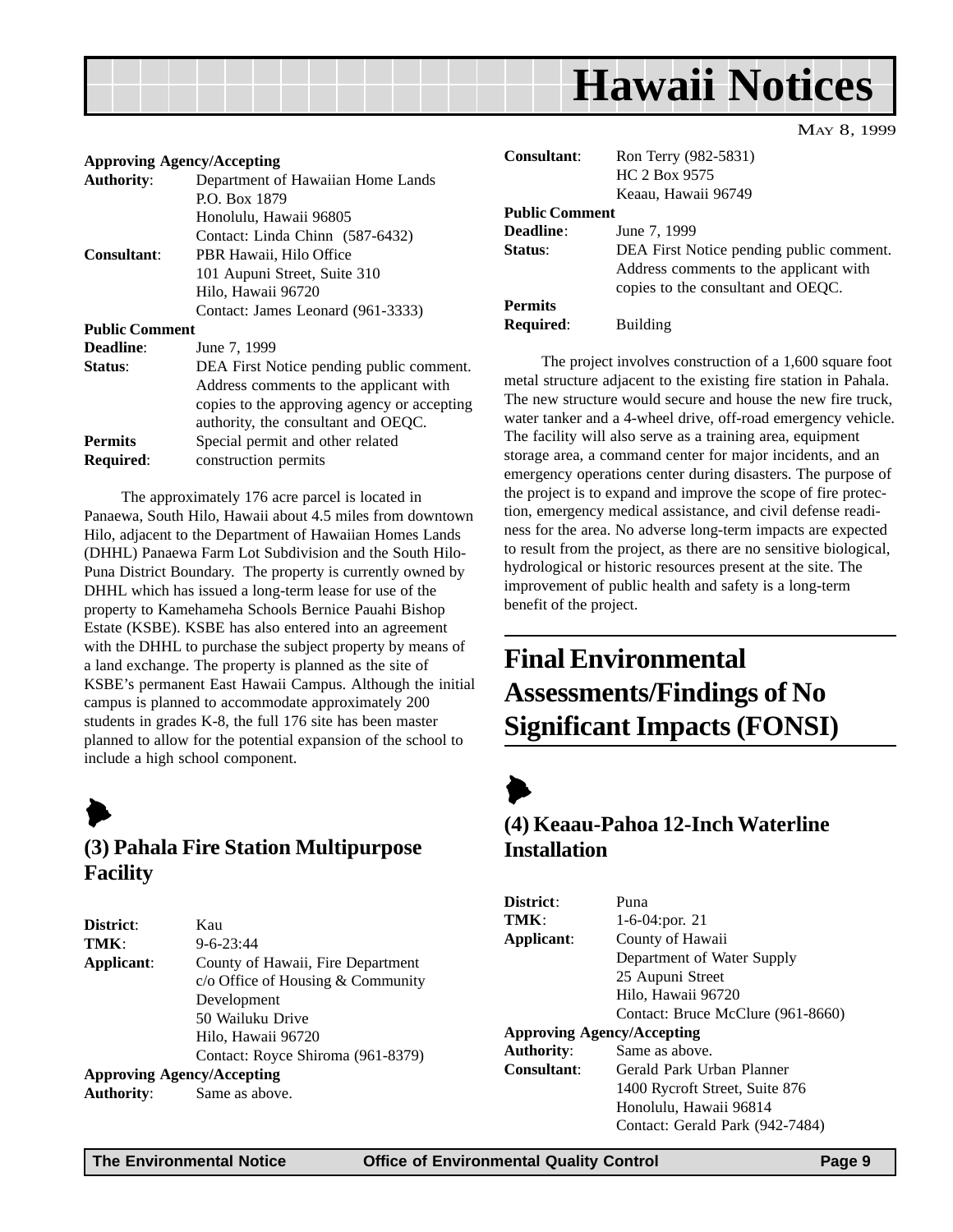## <span id="page-9-0"></span>**Hawaii Notices**

#### MAY 8, 1999

#### **Public Challenge**

| $-$ - $-$ - $-$ - $-$ - $-$ - $-$ - $-$ - $-$                 |  |
|---------------------------------------------------------------|--|
| June 7, 1999                                                  |  |
| FEA/FONSI issued, project may proceed.                        |  |
| Building, electrical, plumbing, grubbing,                     |  |
| <b>Required:</b><br>grading, excavation and stockpiling, best |  |
| management practices, variance from                           |  |
| pollution controls, NPDES, perform work                       |  |
| on state highway                                              |  |
|                                                               |  |

The Department of Water Supply, County of Hawaii, proposes to construct improvements to a section of the Olaa-Mt. View Water System located to the southeast of the town of Keaau, Puna District, Island, County, and State of Hawaii.

The project will eliminate a "bottleneck" in a section of the Olaa-Mt. View Water System between the towns of Keeau and Pahoa. The bottleneck is created by a one-half mile section of 8-inch waterline that is smaller in diameter than the 12-inch lines connected to it on both ends. The smaller diameter waterline restricts flow in this section of the water system.

Approximately 0.5 mile of 12-inch ductile iron pipe will be installed within the right-of-way of Keaau-Pahoa Road (State Highway 130). The waterline will be routed under all existing driveways, intersections, water service connections, drainage culverts, an existing 8-inch waterline, and fire hydrants along the highway.

The cost of the project is estimated at \$ .5 million and will be funded through the County of Hawaii Capital Improvements Program. Construction is projected to commence in late 1999 and should be completed within one year.

### **Previously Published Projects Pending Public Comments**

#### **Draft Environmental Assessments**

#### 6 **Hawaii Belt Road Seismic Retrofit of**

#### **Paheehee & Kolekole Bridges**

| Applicant:                        | Department of Transportation, Highways |  |
|-----------------------------------|----------------------------------------|--|
|                                   | Division                               |  |
|                                   | 601 Kamokila Boulevard, Room 688       |  |
|                                   | Kapolei, Hawaii 96707                  |  |
|                                   | Contact: Larry Leopardi (692-7559)     |  |
| <b>Approving Agency/Accepting</b> |                                        |  |
| <b>Authority:</b>                 | Same as above.                         |  |
| <b>Public Comment</b>             |                                        |  |
| <b>Deadline:</b>                  | May 24, 1999                           |  |

### 6 **Kona International Airport Master Plan Update**

| $   -$     |                                   |
|------------|-----------------------------------|
| Applicant: | Department of Transportation      |
|            | <b>Airport Division</b>           |
|            | 400 Rodgers Boulevard, Suite 700  |
|            | Honolulu, Hawaii 96819            |
|            | Contact: Jerry Matsuda (838-8600) |
|            | <b>Approving Agency/Accepting</b> |

| <b>Authority:</b>     | Same as above. |
|-----------------------|----------------|
| <b>Public Comment</b> |                |
| <b>Deadline:</b>      | May 24, 1999   |

#### 6 **North Hawaii Community Hospital Emergency Vehicle Access Driveway**

| Applicant: | Department of Accounting and General  |
|------------|---------------------------------------|
|            | <b>Services</b>                       |
|            | 1151 Punchbowl Street                 |
|            | Honolulu, Hawaii 96813                |
|            | Contact: Gordon Matsuoka/Alan Sanborn |
|            | $(586-0499)$                          |
|            | <b>Approving Agency/Accepting</b>     |

**Authority**: Same as above. **Public Comment**

**Deadline**: May 24, 1999

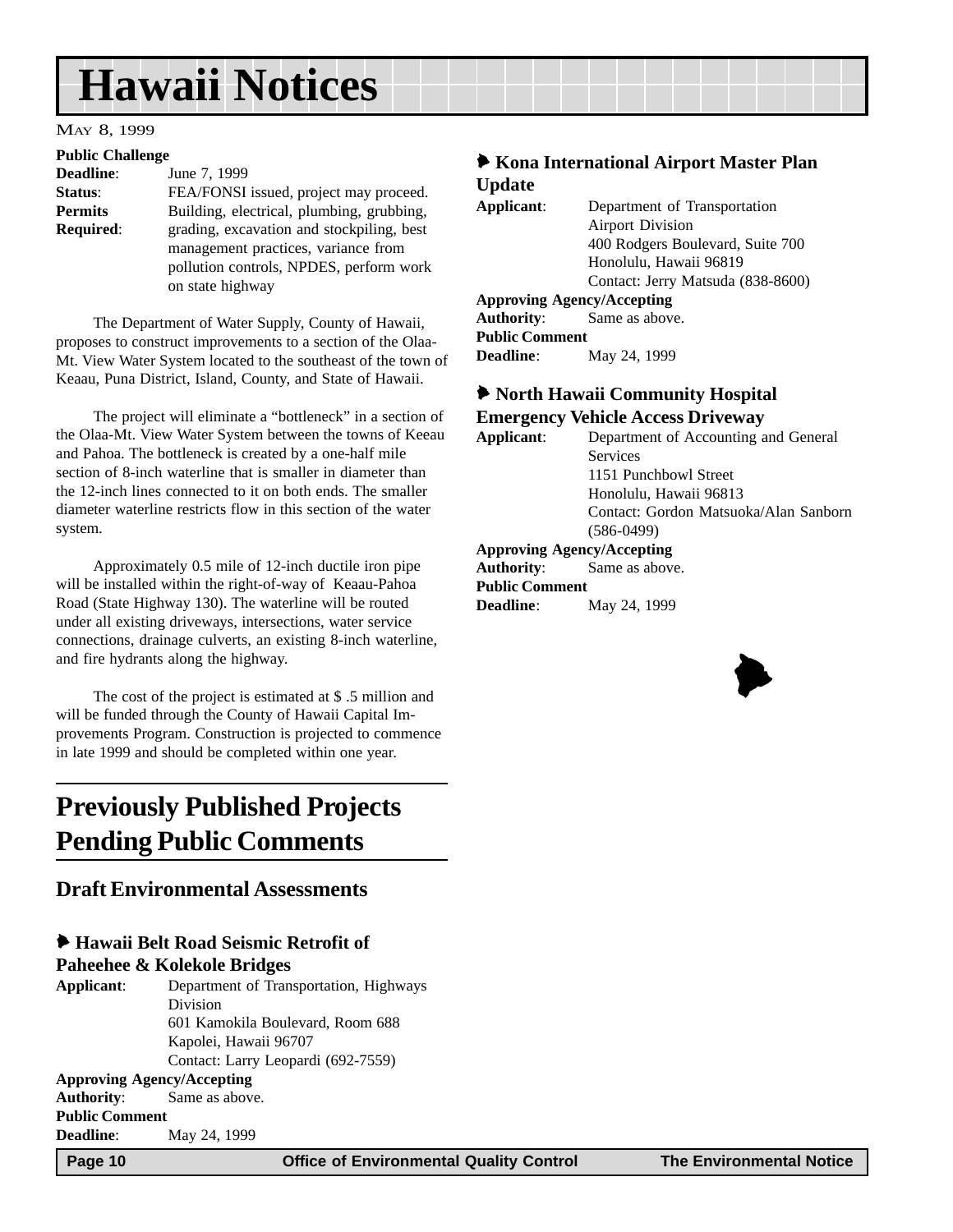## **Kauai Notices**

MAY 8, 1999

**1**

### <span id="page-10-0"></span>**Draft Environmental Assessments**

### $\bullet$ **(1) Lihue and Hanamaulu Water Development Projects, Phase III**

| District:             | Lihue                                    |
|-----------------------|------------------------------------------|
| TMK:                  | 3-8-02:por. 2                            |
| <b>Applicants:</b>    | County of Kauai Housing Agency           |
|                       | 4193 Hardy Street                        |
|                       | Lihue, Hawaii 96766                      |
|                       | Contact: Dennis Alkire (241-6814)        |
|                       | and                                      |
|                       | County of Kauai Department of Water      |
|                       | P.O. Box 1706                            |
|                       | Lihue, Hawaii 96766                      |
|                       | Contact: Keith Fujimoto (245-5449)       |
|                       | <b>Approving Agency/Accepting</b>        |
| <b>Authority:</b>     | Same as above.                           |
| Consultant:           | Fukunaga & Associates, Inc.              |
|                       | 1388 Kapiolani Boulevard, 2nd Floor      |
|                       | Honolulu, Hawaii 96814                   |
|                       | Contact: Lynn Katahara (944-1821)        |
| <b>Public Comment</b> |                                          |
| <b>Deadline:</b>      | June 7, 1999                             |
| Status:               | DEA First Notice pending public comment. |
|                       | Address comments to the applicants with  |
|                       | copies to the consultant and OEQC.       |
| <b>Permits</b>        |                                          |
| Required:             | Pump installation permit, NPDES          |
|                       |                                          |

The County of Kauai Housing Agency and the Department of Water propose to develop two existing potable water wells, Pukaki Well and Hanamaulu Well No. 3; construct a 100,000 gallon control tank, control valve station and appurtenances; and drill, case, test and develop Hanamaulu Well No. 4. The improvements are proposed to supplement the Lihue Water System. Growth and expansion of the Lihue service area have generated potable water demands that surpassed the capacities of the existing sources. Additionally, existing pumpage has been reduced by more than 20 percent because of the large demands and dropping well water levels. The well sites and proposed control tank and control valve station sites are situated on Lihue Plantation Company lands located approximately 3 miles northwest of Lihue, and are currently used for sugar cane cultivation.

Development of each of the wells would involve the installation of a line shaft vertical turbine water lubricated deep well pump; construction of a pump control building, pump controls and appurtenances, chlorination facilities, and electrical work at the well sites. The control tank would control the operation of the three wells. The control valve station would consist of above ground piping, valves, and appurtenances; and would control flow out of the control tank.

### **Final Environmental Impact Statements**

### $\bullet$ **(2) Pacific Missile Range Facility**

The U.S. Department of the Navy has issued the Record of Decision (ROD) for the Pacific Missile Range Facility (PMRF) in Kekaha, Kauai. Copies of the ROD or the Final EIS may be obtained by sending a written request to: Ms. Vida Mossman, Pacific Missile Range Facility, P.O. Box 128, Kekaha, Kauai, Hawaii 96752-0128.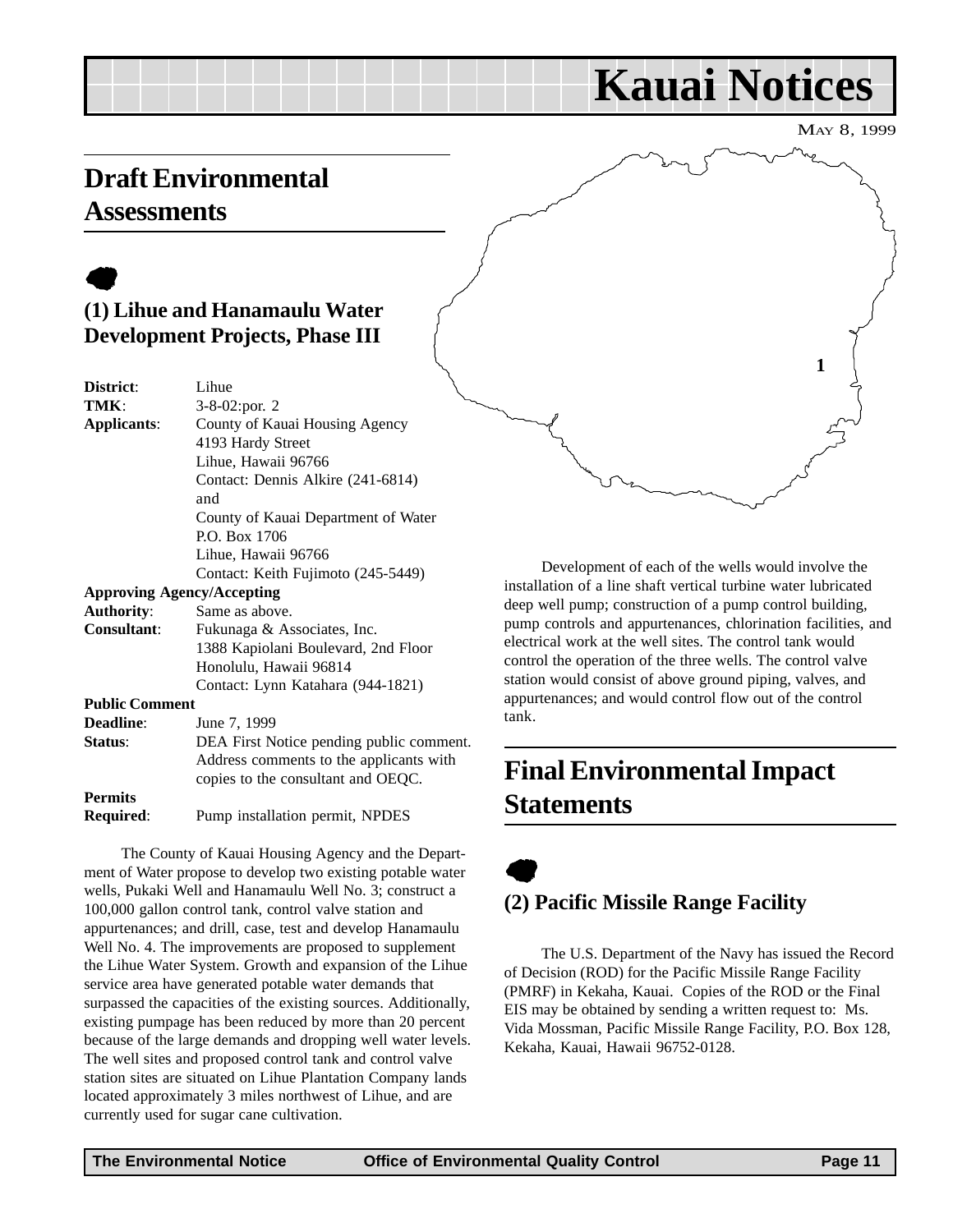## <span id="page-11-0"></span>**Kauai Notices**

MAY 8, 1999

### **Previously Published Projects Pending Public Comments**

#### **Draft Environmental Assessments**

#### 7 **Ananalu Road Waterline**

**Deadline**: May 24, 1999

**Applicant**: County of Kauai Department of Water P.O. Box 1706 Lihue, Hawaii 96766 Contact: Bruce Inouye (245-5411) **Approving Agency/Accepting Authority**: Same as above. **Public Comment**

7 **Puhi Wells, No. 1 Modifications and No. 5A & 5B Pumps & Controls**

**Applicant**: County of Kauai Department of Water P.O. Box 1706 Lihue, Hawaii 96766 Contact: William Eddy (245-5412) **Approving Agency/Accepting Authority**: Same as above. **Public Comment Deadline:** May 24, 1999

### **Acceptance Notices**

#### **Final Environmental Impact Statements**

#### 7 **Lihue Energy Service Center**

| Applicant: | Kauai Electric Division           |
|------------|-----------------------------------|
|            | Citizens Utilities Company        |
|            | 4463 Pahee Street                 |
|            | Lihue, Kauai 96766                |
|            | Contact: Denny Polosky (246-8216) |
|            |                                   |

#### **Approving Agency/Accepting**

| <b>Authority:</b> | County of Kauai, Planning Department   |
|-------------------|----------------------------------------|
|                   | 4444 Rice Street, Suite 473            |
|                   | Lihue, Kauai 96766                     |
|                   | Contact: Dee M. Crowell (241-6677)     |
| Status:           | FEIS accepted on April 16, 1999 by the |
|                   | Planning Department, County of Kauai.  |

### **Director/Administrator for Kailua Bay Advisory Council**

Seeking energetic, self-motivated person with good organizational skills for a non-profit organization. Scope of task shall include but not be limited to the following:

· Manage day-to-day affairs within the Policy Guidelines set by the Council and in accordance with the "Consent Decree" (Copies of "Decree" are at: Kailua, Kaneohe and Waimanalo libraries).

· Establish and manage annual budget with features that anticipate future requirements.

· Write grants and other documents to implement projects and programs.

· Develop a Master Plan of prioritized activity that results in accomplishment of stated goals and objectives; manage the plan within policy guidelines.

· Develop Request for Proposal (RFP) for contract support for KBAC projects; manage the proposal selection process and make recommendations as needed.

· Develop and execute a program to involve undergraduate/graduate students in the KBAC Enterprise.

· Collaborate with private and governmental agencies to insure KBAC activities are well aligned with the rest of community efforts in areas that KBAC plans to act or influence.

· Establish a community education program that meets the spirit and intent of the "Consent Decree".

#### Minimum Qualifications:

· Graduated from an accredited four year college with four years of experience in organizing and running programs working with volunteers, educators, scientists, and private consultants.

#### Desirable Qualifications:

· a high degree of self-motivation and a proven capacity for initiative and high-level decision making

· proven management and leadership skills

· excellent verbal and written communication skills

· experience and proven ability in raising funds in the private sector, as well as the capacity to liaise with established public sector sources.

· relevant experience in the water sector, though not essential, would be an additional advantage.

· demonstrate knowledge of environmental programs

· demonstrate knowledge of Windward Oahu communi-

ties

Please submit your resume and consultant service fee to: Kailua Bay Advisory Council, c/o Dept. of Physics & Astronomy, 2505 Correa Road, Honolulu, HI 96822, Attn: Judy Nakamura. Or fax your resume to: (808) 956-9496

Resumes due by: **Thursday, May 13, 1999 - 12 noon**

 **Page 12 Control Control Control Control Page 12 The Environmental Notice Control Control Control Page 12**  $\bullet$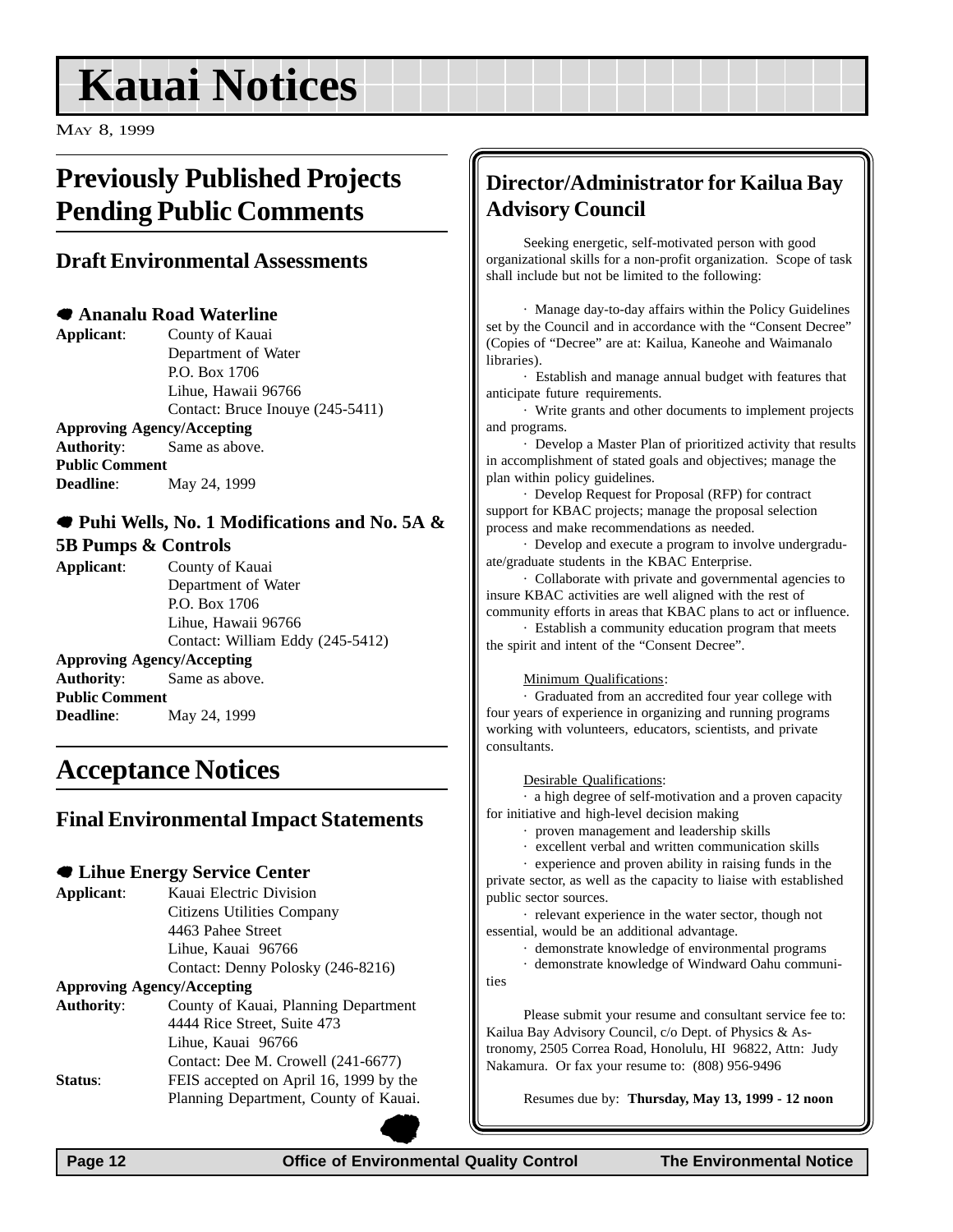## <span id="page-12-0"></span>**Shoreline Notices**

MAY 8, 1999

#### **Shoreline Certification Applications**

Pursuant to § 13 -222-12, HAR the following shoreline certification applications are available for inspection at the DLNR District Land Offices on Kauai, Hawaii and Maui and at Room 220, 1151 Punchbowl St., Honolulu, Oahu (Tel: 587-0414). All comments shall be submitted in writing to the State Land Surveyor, 1151 Punchbowl Street, Room 210, Honolulu, HI 96813 and postmarked no later than fifteen (15) calendar days from the date of the public notice of the application.

| Case<br>No. | Date<br>Received | Location                                                                                                                                                                                                                        | Applicant                                                                         | Tax Map<br>Key          |
|-------------|------------------|---------------------------------------------------------------------------------------------------------------------------------------------------------------------------------------------------------------------------------|-----------------------------------------------------------------------------------|-------------------------|
| $OA-716$    | 04/21/99         | Farrington Highway, Piliokoe<br>Bridge to Ala Hema Street,<br>Project No. 93A-07-98,<br>Lualualei, Waianae, Oahu (Not<br>Available - Waipahu, Oahu)                                                                             | State of Hawaii,<br>Department of<br>Transportation for State<br>of Hawaii        | $8 - 7 - 05:04$         |
| $HA - 207$  | 04/23/99         | Lot 3, Being a Por. of RP 1930<br>to Asa Thurston on a Por. of<br>LCAw 387, Pt 4, Sec 2, No. 3 to<br>the American Board of<br>Commissioners for Foreign<br>Missions, Waiaha 1st, North<br>Kona, Hawaii (75-5930 Alii<br>Dirive) | Wes Thomas Associates for<br>Catherine Donohue                                    | $7 - 5 - 18:65$         |
| $MA-071$    | 03/31/99         | Lot 3 of Hamakuapoko, Hui<br>Partition Section 2, Paia, Maui<br>(Loio Place, Paia, Maui)                                                                                                                                        | Ana Aina Land Surveyors<br>for Richard and Lynn<br>Rasmussen                      | $2 - 6 - 04:19$         |
| $MO - 0.57$ | 03/16/99         | LCAw 3914, Ap 2 to Nakoko, RP<br>3869 & LCAw 147-B, Ap 3 to<br>Kainiki, RP 3779, Wawaia,<br>Molokai (Not Available -<br>Kaunakakai, Molokai)                                                                                    | James M. Brock for Burk<br>W. Jones, Joanie D.<br>Jones, Trust & Timothy<br>Jones | $5 - 6 - 09:15$<br>& 16 |

#### **Shoreline Certifications and Rejections**

Pursuant to §13-222-26, HAR the following shorelines have been certified or rejected by the DLNR. A person may appeal a certification or rejection to the BLNR, 1151 Punchbowl Street, Room 220, Honolulu, HI 96813, by requesting in writing a contested case hearing no later than twenty (20) calendar days from the date of public notice of certification or rejection.

| Case<br>No. | Date<br>Cert/Rej      | Location                                                                                                                 | Applicant                                                          | Tax Map<br>Key  |
|-------------|-----------------------|--------------------------------------------------------------------------------------------------------------------------|--------------------------------------------------------------------|-----------------|
| OA-678      | Certified<br>04/29/99 | Lot 16-G, Ld Ct App 242, Ewa<br>Beach, Oahu (91-243 Ewa Beach<br>Road)                                                   | Rachel Haili for Rachel<br>Haili                                   | $9 - 1 - 23:22$ |
| $MA - 200$  | Certified<br>04/29/99 | Lot 6, Hale Malia Subdiv., Por<br>of RP 6384, LCAw 4240, Ap 3 to<br>Kau, Alaeloa, Lahaina, Maui<br>(11 Hale Malia Place) | R. T. Tanaka Engineers,<br>Inc. for Arthur McKelvey<br>Trust, Etal | $4 - 3 - 03:96$ |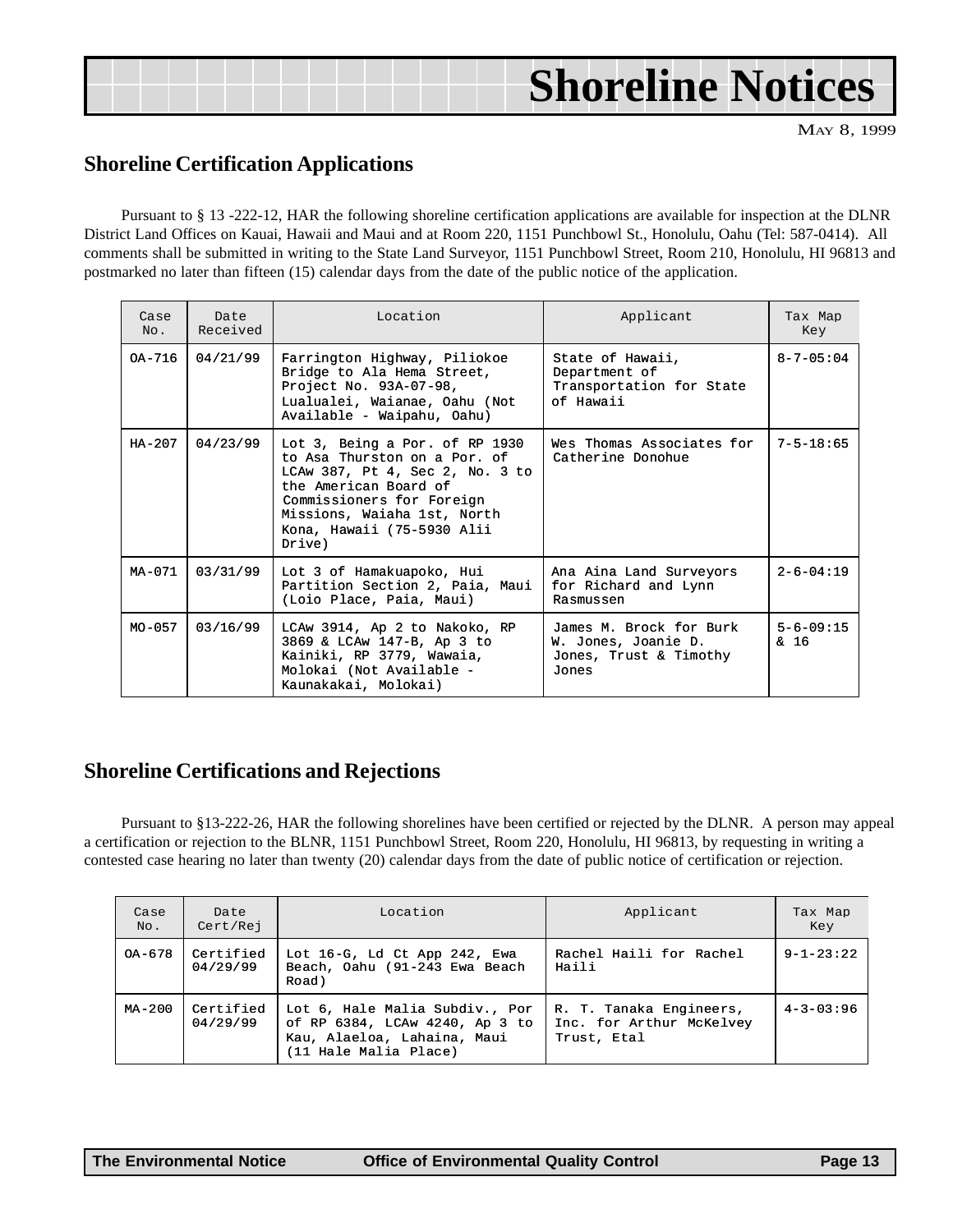## <span id="page-13-0"></span>**Coastal Zone News**

MAY 8, 1999

### **Federal Consistency Reviews**

The Hawaii Coastal Zone Management (CZM) Program has received the following federal actions to review for consistency with the CZM objectives and policies in Chapter 205A, Hawaii Revised Statutes. This public notice is being provided in accordance with section 306(d)(14) of the National Coastal Zone Management Act of 1972, as amended. For more information, please call John Nakagawa with the Hawaii CZM Program at 587-2878. Federally mandated deadlines require that comments be received by the date specified for each CZM consistency review and can be mailed to: David W. Blane, Director, Office of Planning, Dept. of Business, Economic Development and Tourism, P.O. Box 2359, Honolulu, Hawaii 96804. Or, fax comments to the CZM Program at 587-2899.

### **(1) Cooperative Aquatic Resource Education with the Hawaii Audubon Society**

| Applicant:                                     | State of Hawaii Department of Land &                          |  |
|------------------------------------------------|---------------------------------------------------------------|--|
|                                                | Natural Resources, Division of Aquatic                        |  |
|                                                | Resources                                                     |  |
|                                                | Contact: Michael Fujimoto, 587-0106                           |  |
| Federal Agency: U.S. Fish and Wildlife Service |                                                               |  |
|                                                | <b>Federal Action:</b> Federal Funds - Sport Fish Restoration |  |
|                                                | Program                                                       |  |
| <b>Location:</b>                               | Statewide                                                     |  |
| Darmard Antion.                                |                                                               |  |

**Proposed Action**:

Carry out an aquatic resource education and community outreach project in cooperation with the Hawaii Audubon Society with \$84,232 in federal funds from the *Federal Aid in Sport Fish Restoration Program* administered by the U.S. Fish and Wildlife Service. The purpose of the project is to increase public awareness and understanding of fisheries resources and the aquatic environment. **Comments Due**: May 21, 1999

### **(2) Establish Annual Bank-Specific Harvest Guidelines for the Northwestern Hawaiian Islands Lobster Fishery**

**Federal Agency**: Western Pacific Regional Fishery Management Council, 522-8220 **Federal Action**: Direct Federal Activity

**Location**: Northwestern Hawaiian Islands (NWHI) **Proposed Action**:

Establish a process, under the framework regulatory procedure of Amendment 9 to the Crustaceans Fishery Management Plan, to allocate the lobster harvest guideline on an annual basis among specific banks of the NWHI in 1999 and beyond. This approach is intended to help prevent localized depletion of lobsters and achieve optimum yield. **Comments Due**: May 21, 1999

### **(3) Construct a Road Crossing Culvert in an Unnamed Stream in Laupahoehoe, Hawaii**

|                                                     | <b>Applicant:</b> Michael D. Formby                  |  |  |  |  |
|-----------------------------------------------------|------------------------------------------------------|--|--|--|--|
| <b>Federal Agency: U.S. Army Corps of Engineers</b> |                                                      |  |  |  |  |
|                                                     | Contact: Alan Everson, 438-925, ext. 11              |  |  |  |  |
|                                                     | <b>Federal Action:</b> Department of the Army Permit |  |  |  |  |
| <b>Location:</b>                                    | Laupahoehoe, Hawaii                                  |  |  |  |  |
| TMK:                                                | $(3rd)$ 3-6-6: 17                                    |  |  |  |  |
| $D$ . 1 $\lambda$ . $\lambda$                       |                                                      |  |  |  |  |

#### **Proposed Action**:

Construct a road-crossing culvert in an unnamed stream to provide vehicular access for a private residence. The culvert will be constructed with a galvanized steel culvert, 36 inch diameter by 10 feet long, encased in steel reinforced concrete with rock bulkheads at each end. **Comments Due**: May 21, 1999

### **(4) "Behavior and Population Size Estimation for Cetaceans in Hawaii" Scientific Research Project**

**Applicant**: Robin W. Baird, Ph.D., Pacific Whale

Foundation, (808) 879-8860 Federal Agency: National Marine Fisheries Service **Federal Action**: Scientific Research Permit **Location**: Ocean area beyond 200-fathom line **Proposed Action**:

Conduct a scientific research project involving nonintrusive approaches to cetaceans in small boats, undertaking photo identification, behavioral observations, and attaching suction-cup tags. The research will focus primarily on diving and night behavior, and also population estimation, social organization and inter-specific interactions. **Comments Due**: May 21, 1999

### **Marine and Coastal Zone Management Advisory Group**

The Marine and Coastal Zone Management Advisory Group (MACZMAG) will hold its next regularly scheduled meeting on Friday, May 21, 1999 from 9:00 a.m. - 11:00 a.m. in the State Office Tower, Room 204.

MACZMAG meeting agendas and minutes are now available on the Hawaii Coastal Zone Management Program web page at www.hawaii.gov/dbedt/czm.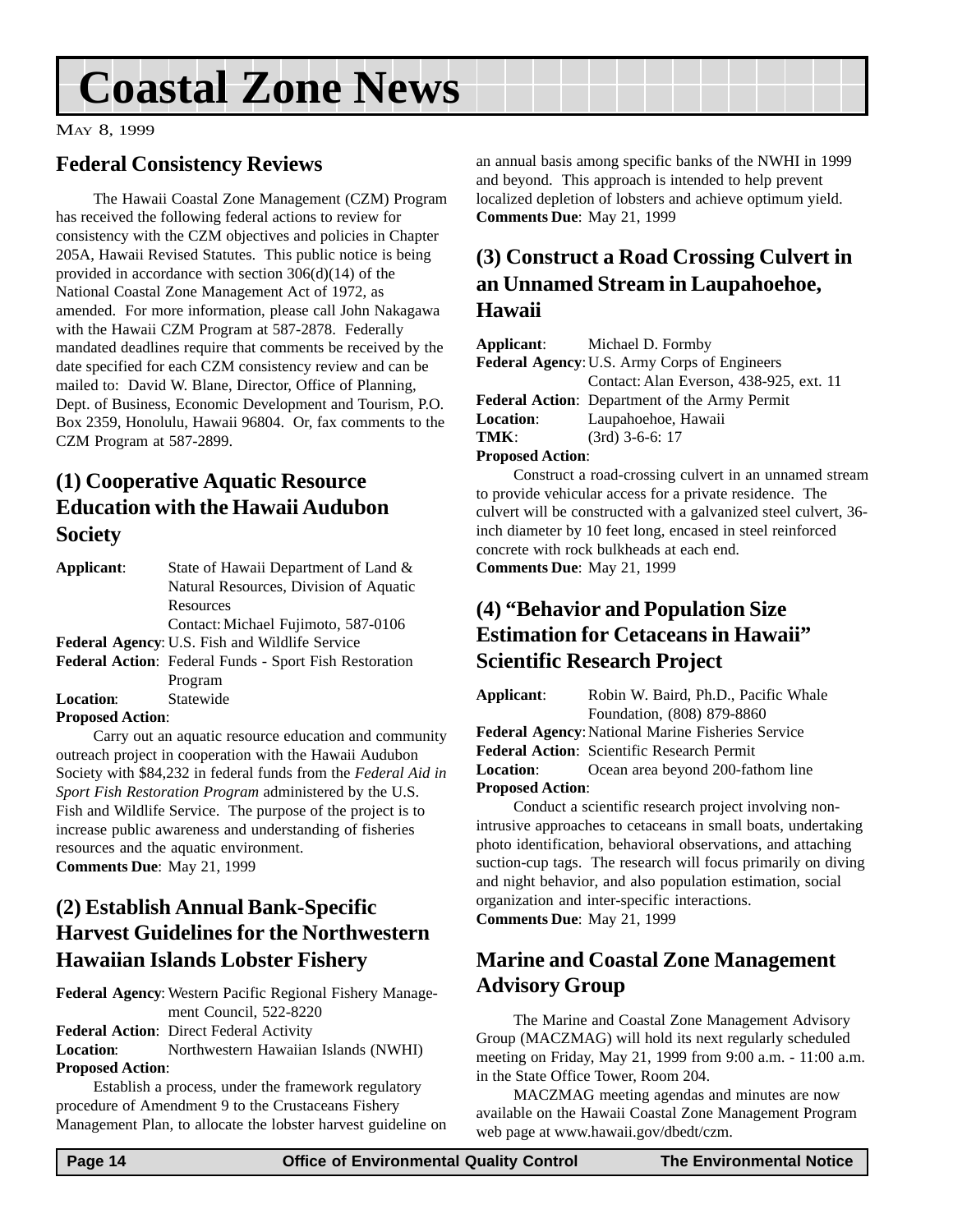## **Alien Species Permits**

#### <span id="page-14-0"></span>*Porphyridium* **Importation and Research**

The Department of Agriculture (DOA) has received a request to establish permit conditions for the importation of alga, *Porphyridium sp.*, for research in the laboratory and outdoor bioreactor.

**Purpose**: Research will be done outdoors in photobioreactors to determine the capacity of this alga to produce high value metabolites. If the work on Porphyridium appears promising, aquasearch will consider using the alga for commercial production.

#### *Pikea* **Importation, Research and Review**

The DOA has received a request to allow (1) the importation of currently unlisted alga, *Pikea sp.*, by special permit for scientific research; (2) establish permit conditions for the importation of alga, *Pikea sp.*, for research in the laboratory and outdoor tanks; and (3) preliminary review of alga, *Pikea sp.*, for future placement on the list of restricted microorganisms (Part B), Chapter 4-71, Hawai'i Administrative Rules.

**Purpose**: *Pikea sp.* is a red seaweed used in various nutritional supplements because of its antiviral properties. The high demand for this alga and decreased availability in the wild due to El Nino conditions prompted the shipper, Pacific Biologic, to seek an alternative for obtaining *Pikea*. The applicant was contacted by Pacific Biologic to culture *Pikea* under clean environmental conditions. The research will initially be done in the laboratory to determine optimum growing conditions for *Pikea sp.* under artificial conditions. If the laboratory research yields promising results, the applicant plans to conduct further studies on *Pikea sp.* in outdoor tanks.

#### *Skeletonema* **Importation**

The DOA has received a request to (1) allow the importation of currently unlisted micoralga, *Skeletonema sp.*, by special permit for scientific research and (2) establish permit conditions for the importation of microalga, *Skeletonema sp.*, for research in the laboratory and outdoor tanks.

**Purpose**: The Coast Seafood Facility at the Natural Energy Laboratory of Hawaii Authority, Kona, recently experienced a significant loss in sales revenue because of lower than expected production of juvenile oysters, specifically the Pacific oyster, *Crassostrea gigas*. A recent histological examination of the oyster seed groying at the NELHA site revealed that the oyster's digestive gland is stressed. The local algal species that are currently used as fodder do not yield acceptable growth and survival rates for the juvenile oysters. To remedy the situation, Coast Seafoods wants to test *Skeletonema sp.* in their culture system to develop a nutritional diet where *Skeletonema* is the main component of the diet. *Skeletonema* is a desirable alga to use because it is wellstudied and used in bivalve nurseries worldwide.

### **Mosquito,** *Aedes aegypti***, Importation and Research**

DOA has received a request to (1) allow by special permit the importation of the currently unlisted mosquito *Aedes aegypti* for scientific research; and (2) establish permit conditions for the importation of *Aedes aegypti* for scientific research.

**Purpose**: The mosquitoes would be imported as eggs to establish breeding colonies to evaluate the effectiveness of various larvicidal algal strains.

### **Unlisted Parasitic Wasps Importation**

DOA has received a request 1) allow by special permit the importation of the currently unlisted parasitic wasps in the genera *Psytallia*, *Fopius*, *Diachasma*, *Diachasmimorpha*, *Dorycobracon*, and fruit infesting parasitoids in the genera *Utetes* and *Bellopius* for scientific research; and (2) establish permit conditions for the importation of the genera listed in part (1) for scientific research.

**Purpose**: Insects in these genera would be imported to conduct research on rearing and oviposition behavior for eventual use as biological control agents against fruitinfesting tephritid fruit flies.

### **Blue Mussel,** *Mytilus edulis***, Permit Amendment**

DOA has received a request to amend permit conditions for the importation of blue mussel, *Mytilus edulis*, for aquaculture production.

**Purpose**: Adult blue mussels are to be brought in for the purpose of conditioning to a spawnable stage. Once animals are conditioned, they will be spawned and the larvae grown in the Taylor Resources, Inc. Kona hatchery. Larvae will then be "set" (animals allowed to settle out after a freeswimming phase) and grown to about 2mm, at which time the seed will be shipped back into Canadian waters.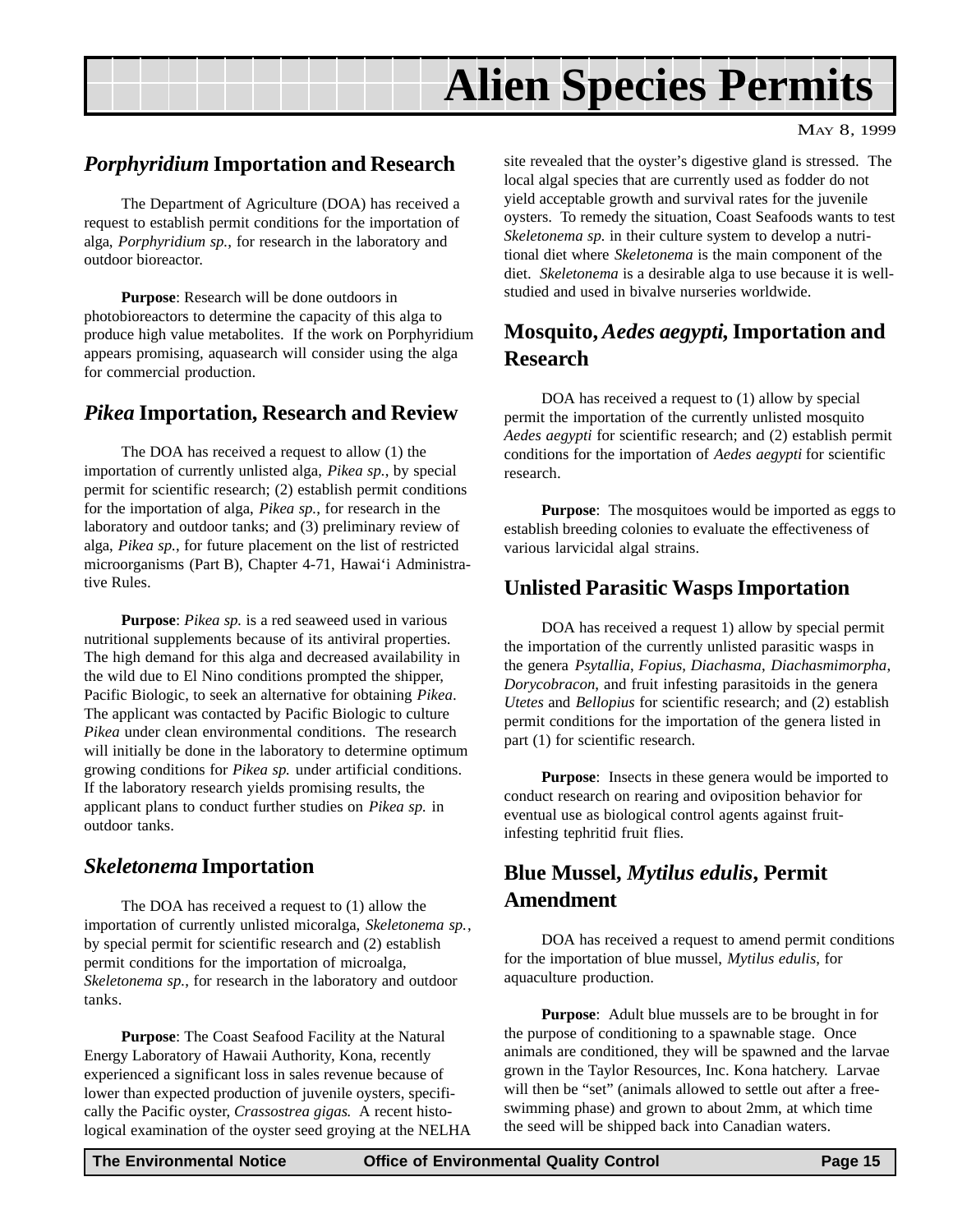## **Pollution Control Permits**

#### MAY 8, 1999

#### **Department of Health Permits**

The following is a list of some pollution control permits currently being reviewed by the State Department of Health. For more information about any of the listed permits, please contact the appropriate branch or office of the Environmental Management Division at 919 Ala Moana Boulevard, Honolulu.

| Branch &<br>Permit Type                                                     | Applicant &<br>Permit Number                                                            | Project Location                                                                                                   | Pertinent<br>Dates   | Proposed Use                                                              |
|-----------------------------------------------------------------------------|-----------------------------------------------------------------------------------------|--------------------------------------------------------------------------------------------------------------------|----------------------|---------------------------------------------------------------------------|
| Clean Air<br>Branch,<br>$586 - 4200$ ,<br>Temporary<br>Noncovered<br>Source | Tajiri Lumber,<br>Ltd., NSP No.<br>$0446 - 01 - NT$                                     | Located at: Various<br>Locations, State of<br>Hawaii<br>Initial Location:<br>Fort Shafter Flats,<br>Honolulu, Oahu | Issued:<br>4/13/99   | Extec Pit Bull<br>150 tph Crusher<br>with 163 hp Diesel<br>Engine         |
| CAB,<br>Noncovered<br>Source<br>Permit                                      | Honolulu, Dept.<br>of Environmental<br>Services, NSP No.<br>$0354 - 01 - N$             | Kaneohe Pretreatment<br>Facility<br>45-230 Kulauli Street,<br>Kaneohe, Oahu                                        | Issued:<br>4/13/99   | Six (6) Diesel<br>Engine Pumps                                            |
| CAB,<br>Noncovered<br>Source                                                | Stay and Sons,<br>Inc., NSP No.<br>$0433 - 01 - N$                                      | TMK: 9-1-12-5, Haseko<br>Construction Site, Ewa<br>Beach, Oahu                                                     | Issued:<br>4/14/99   | 20 Tons/Run<br>Charcoal Kiln                                              |
| CAB,<br>Covered<br>Source<br>Permit                                         | U.S. Navy NAVST<br>PHNC, CSP No.<br>$0105a - 01 - C$                                    | Building 1623 NAVSTA<br>PHNC, Pearl Harbor,<br>Oahu                                                                | Issued:<br>4/14/99   | One (1) 1.25<br>MMBtu/hr Boiler &<br>Ship Building &<br>Repair Operations |
| CAB,<br>Noncovered<br>Source<br>Permit                                      | M and H<br>Investment Corp.<br>dba ICO Supply,<br>NSP No. 0440-01-N                     | 16-630 Kipimana<br>Street, Keaau, Hawaii                                                                           | Issued:<br>4/15/99   | 20 cy/hr Concrete<br>Batch Plant                                          |
| CAB,<br>Noncovered<br>Source<br>Permit                                      | Hawaiian Cement,<br>Concrete and<br>Aggregates Div.,<br>NSP No. 0313-01-N               | Makakilo Dry Ready Mix<br>Batch Plant, 91-920<br>Farrington Hwy,<br>Kapolei, Oahu                                  | Issued:<br>4/21/99   | 120 cy/hr Transit<br>Mix Concrete<br>Batching Plant                       |
| CAB,<br>Noncovered<br>Source                                                | Jas. W. Glover,<br>Ltd. NSP No.<br>$0267 - 01 - N$                                      | TMK: (4) 2-9-3:4, Old<br>Mahaulepu Quarry,<br>Koloa, Kauai                                                         | Issued:<br>4/22/99   | 435 tph Sand and<br>Limestone<br>Processing Plant                         |
| CAB,<br>Temporary<br>Noncovered<br>Source<br>Permit                         | Grace Pacific<br>Corporation, dba<br>Puu Makakilo,<br>Inc., NSP No.<br>$0445 - 01 - NT$ | Various Temporary<br>Sites, Oahu<br>Initial Location:<br>Makakilo Golf Course,<br>Makakilo, Oahu                   | Issued:<br>4/26/99   | 377 Hp Caterpillar<br>Diesel Engine<br>Generator                          |
| Solid and<br>Hazardous<br>Waste Br.,<br>$586 - 4226$ ,<br>Solid Waste       | Bolton's<br>Greenwaste<br>Composting<br>Facility                                        | Hualalai Road, Kailua,<br>Kona                                                                                     | Received:<br>3/31/99 | Composting<br>Facility                                                    |
| SHWB, Solid<br>Waste<br>Permit                                              | Sunset Pet<br>Memorial Serv.-<br>Waste Abatement<br>Resource                            | 16-643 Kipimana St.,<br>Keaau, Hawaii                                                                              | Received:<br>4/7/99  | Medical Waste<br>Treatment Facility                                       |
| SHWB, Solid<br>Waste<br>Permit                                              | Hawaiian<br>Commercial &<br>Sugar Co.                                                   | Field 7191, Wailuku,<br>Maui                                                                                       | Received:<br>4/20/99 | Inert Waste<br>Landfill                                                   |

Page 16 **Control Control Control Control Page 16** Control Page 16 Control Page 16 Control Page 16 Control Page 16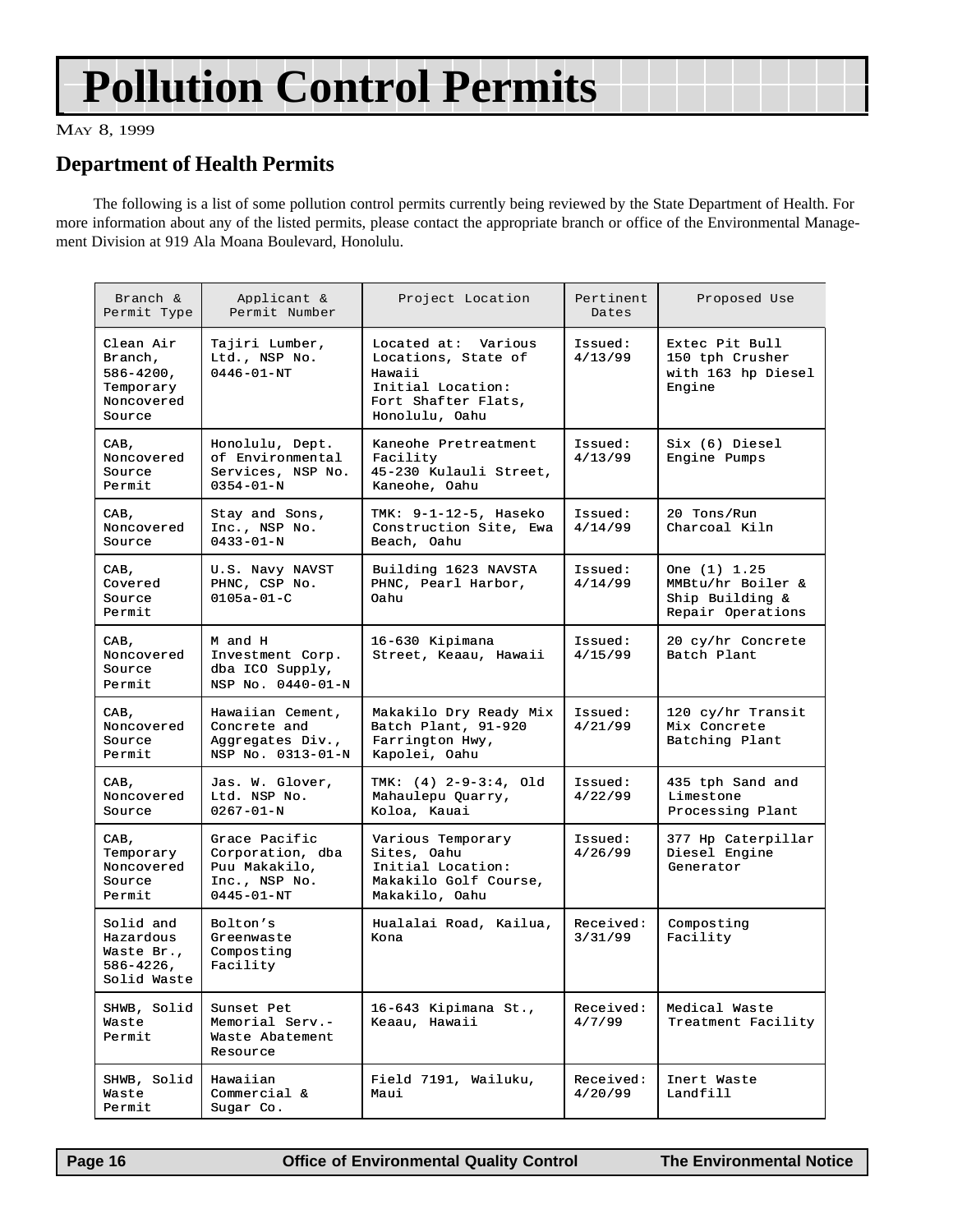<span id="page-16-0"></span>

#### **Pelagics Plan Team Meeting**

The Western Pacific Fishery Management Council's (WPFMC) Pelagics Plan Team (PPT) members will meet **MAY 12-14, 1999** from 8:30 A.M. to 5:00 P.M. each day at 1164 Bishop Street, Suite 1400, Honolulu (see, 64 F.R. 22836, April 28, 1999).

### **EIS on Award/Monitoring of Federal Prison Contracts to Non-Federal Entities**

The U.S. Department of Justice, Federal Bureau of Prisons' (Bureau) recent unprecedented growth in its inmate population is expected to accelerate due to implementation of Immigration and Naturalization Service (INS) programs for sentenced and unsentenced aliens. The Bureau uses community correction, detention, and correctional facilities that are either: federally-owned and operated; federally owned and non-federally operated; and, non-federally owned and operated. Correctional facilities at the low-security level will be impacted immediately because sentenced and unsentenced aliens are typically housed there.

The Bureau seeks flexibility in managing its current shortage of beds in the low-security level as well as the anticipated sharp and/or short term increases at this security level. Such flexibility would include appropriate contracting of non-federal facilities. To this end, the Bureau, over the next several months, will be preparing one or more Requests for Proposals to be sent to prospective contractors requesting proposals to house in private contract facilities low-security, adult non-U.S. citizen males with 60 months or less remaining on their sentences.

Past NEPA evaluations on a case-by-case basis on the establishment and operation of both federal and contract correctional facilities have the advantage of site-specific evaluations, significant public participation, and tailored mitigation plans. However, the Bureau understands that in evaluating low-security institutions many common issues must be separately addressed for each new project. Cost, time and effort expended in examining these common issues are magnified and can become impractical in the context of awarding contracts for the operation and/or construction of non-federal low-security facilities. Therefore, the Bureau proposes to establish national procedures in accordance with NEPA for the award and monitoring of contracts for lowsecurity non-federally owned and operated detention and prison facilities. The Bureau will prepare a Draft Programmatic Environmental Impact Statement (DPEIS) to determine the potential impacts of this proposal. Comments on this proposal should be sent by **JUNE 1, 1999** to: David J. Dorworth, Chief, Site Selection and Environmental Review Branch, U.S. Department of Justice - Federal Bureau of Prisons, 320 First Street, N.W., Washington D.C. 20534, telephone (800) 658-1117, facsimile (202) 616-6024, email: siteselection@bop.gov (extracted from undated notice, U.S. Department of Justice, received April 27, 1999).

MAY 8, 1999

### **FHWA Seeks Comments on FY 2000 Implementation Guidance for Ferry Boat Discretionary Program Funds**

The Federal Highway Administration (FHWA) seeks comments on or before **JUNE 25, 1999** on guidance disclosing the selection criteria used in evaluating candidate projects for the Ferry Boat Discretionary (FBD) program for FY 2000 and beyond and their continued use by the FHWA for FY 2001 and beyond (see, 64 F.R. 20350, April 26, 1999, for details).

### **Final Rule - Nudity Ban at Kaloko Honokohau Park**

After receiving and considering 1,355 letters and five petitions with comments on a proposed rule during the public comment period ending June 19, 1998, the National Park Service has issued a final rule, effective **MAY 21, 1999**, prohibiting public nudity within the boundaries of Kaloko Honokohau National Historic Park on the island of Hawai'i. The park initially attempted to encourage voluntary compliance to prohibit park nudity. When this failed, the park enacted a temporary restriction of public nudity through the Superintendent's Compendium  $(36 \text{ CFR } 1.5(a)(2))$  which is currently in place. Comments on the proposed rule were received from the American Association for Nude Recreation, the Hawai'i Congressional delegation, a state legislator, the Office of Hawaiian Affairs, the Kaloko Honokohau Advisory Commission, the Naturist Society, the Western Sunbathing Association and organizations and foundations representing native Hawaiians (see, 64 F.R. 19480, April 21, 1999, for details).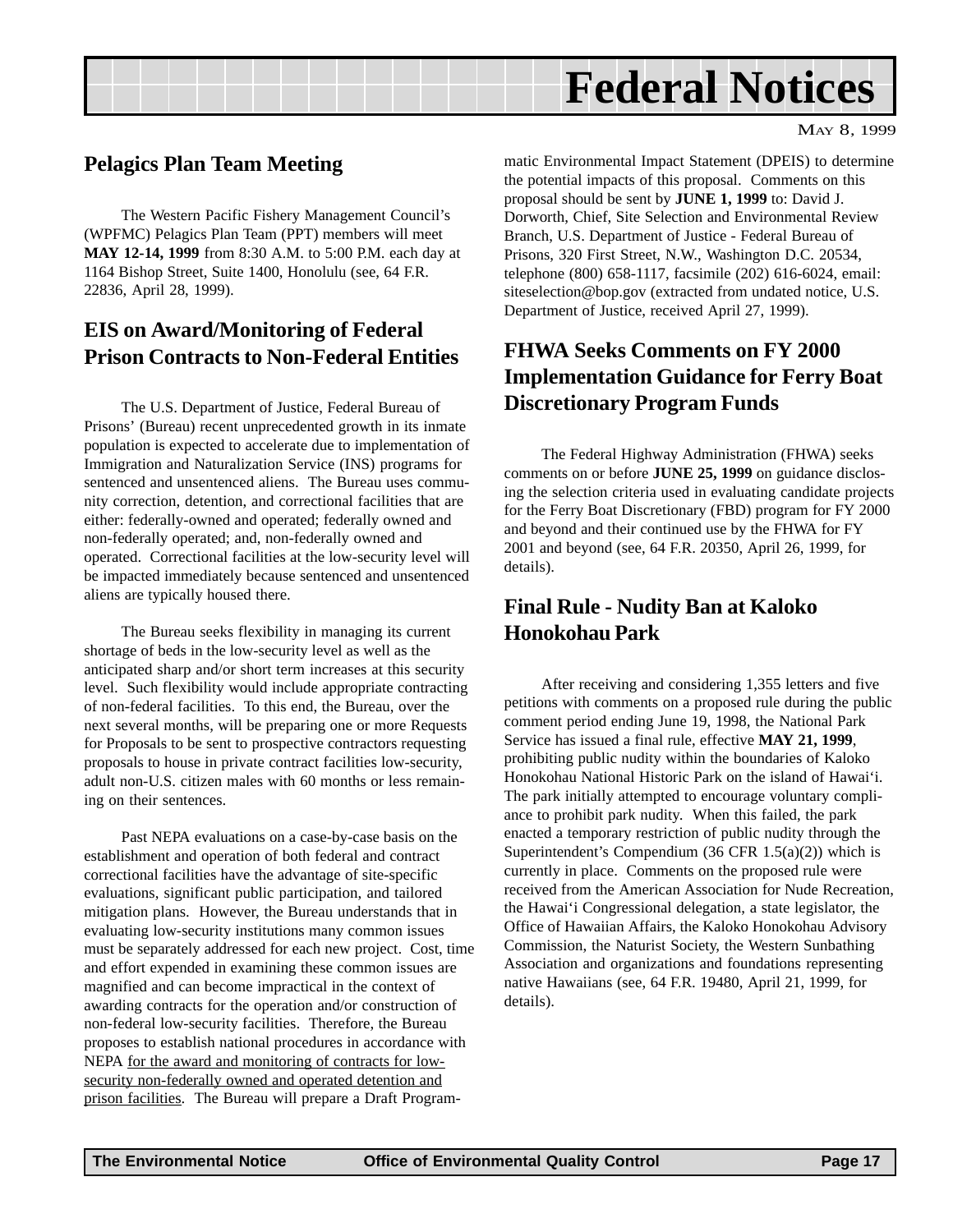## <span id="page-17-0"></span>**Federal Notices**

MAY 8, 1999

### **Barbers Point Naval Air Station Clean-Up Projects**

The Navy has several projects at Barbers Point Naval Air Station (NAS). These are: (1) *Early Transfer of Land at Barbers Point NAS to the Department of Land and Natural Resources*. Pursuant to section 120(h)(3) of the Comprehensive Environmental Response, Compensation, and Liability Act (CERCLA or "Superfund"), the Navy intends to transfer, prior to completion of all environmental remedial actions, approximately 133 acres at Naval Air Station Barbers Point to the State Department of Land and Natural Resources for use as heritage parks. The Navy is preparing a "Finding of Suitability for Early Transfer" (FOSET) to document environmental conditions and suitability of the property for early transfer. Send comments no later than **MAY 23, 1999** (see, *Honolulu Advertiser*, April 23, 1999, p. C5 for details); (2) *Barbers Point Proposed Stormwater Drainage System*. As a part of the closure of Barbers Point NAS, environmental investigations at the Stormwater Drainage System (SDS) were conducted in 1994 and 1998. Contaminants for remediation such as polychlorinated biphenyls, lead, arsenic, and thallium were detected in sediments and bedrock at the stormwater drainage ditch which is a part of the SDS. An action memorandum was prepared in January 1999; the contaminants were subsequently removed in February and March. The Navy proposes that no further action be taken at the SDS. Comments must be received no later that **MAY 23, 1999** (see, *Honolulu Advertiser*, April 23, 1999, p. C5 for details); and (3) *Amended Proposed Plan for Coral Pit 3 and Naval Exchange Service (NEX) Station Building 129 Above Ground Storage Tank*. As a part of closure, investigations were done at the Coral Pit, the NEX Service Station Building and the Fire Fighter Training Pits; a decision was reported and distributed to the public in February 1999. Since then additional soil samples were analyzed and a risk assessment was done. Results determined that the two sites safe for reuse in their existing conditions. Thus, the original plan is being amended to propose that no addition environmental actions are required at the two sites. Comments must be received no later than **MAY 30, 1999** (see *Honolulu Advertiser*, April 30, 1999, p. B4, for details). Copies of the draft FOSET, the Proposed Plan and Action Memorandum, the Amended Proposed Plan and other environmental documents may be reviewed at the `Ewa Beach Public and School Library (telephone 689-8391).

### **Partial Approval of Amendment to Four Fishery Management Plans**

The National Marine Fisheries Service (NMFS) announced the partial approval of a "comprehensive amendment" that addresses essential fish habitat (EFH), overfishing definitions, bycatch, fishing sectors, and fishing communities in the Western Pacific Fishery Management Council's (WPFMC) four fishery management plans. This agency decision is effective **FEBRUARY 3, 1999**. The amendments/ environmental assessment are available at WPFMC (see, 64 F.R. 19067, April 19, 1999 for details).

### **EPA Speaks - Lower Hamakua Ditch Watershed Plan EIS**

Pursuant to section 309 of the Clean Air Act, the EPA expressed environmental concerns on the Lower Hamakua Ditch Watershed Plan to Provide a Stable and Affordable Supply of Agricultural Water to Farmers and Others. Concerns include: minimal in-stream base flows and dewatering of sources; evaluations of water rights; equitable water allocations; and environmental consequences of other nonselected alternatives (see, 64 F.R. 18901, April 16, 1999).

#### **Final Rule - Amendment 5 to Fishery Plan**

The National Marine Fisheries Service (NMFS) has issued a final rule, effective **MAY 28, 1999**, implementing Amendment 5 to the Fishery Management Plan for Bottomfish and Seamount Groundfish Fisheries of the Western Pacific Region (FMP). With the intent to conserve and support the long-term productivity of the bottomfish stocks by preventing the potential for excessive harvest capacity and to improve the low economic returns in the fishery, this rule implements a permanent limited access program for the Mau Zone bottomfish fishery in the Northwestern Hawaiian Islands. Copies of Amendment 5 may be obtained from the Western Pacific Fishery Management Council (see 64 F.R. 22810, April 28, 1999, for details).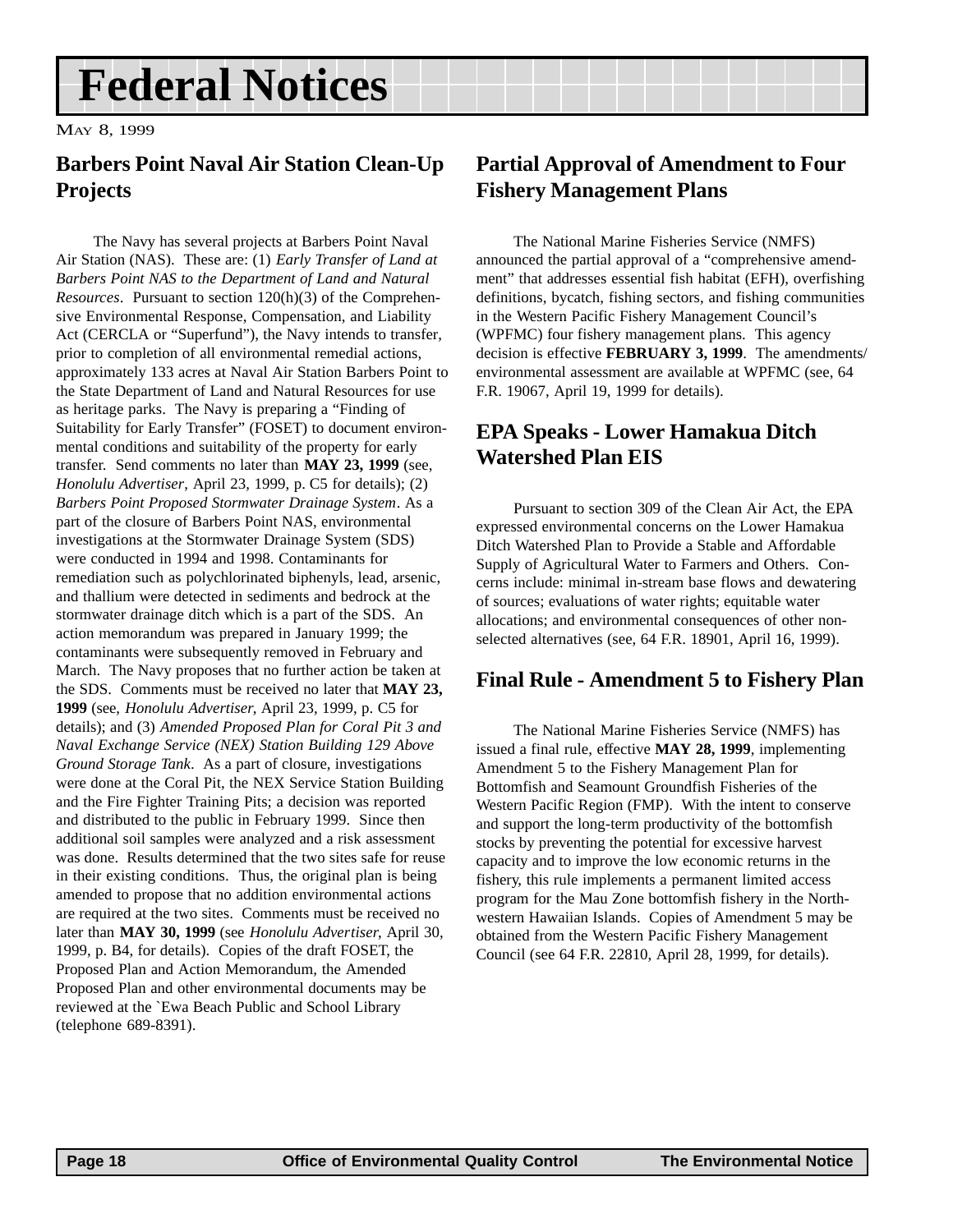## **Environmental Council Notices**

### <span id="page-18-0"></span>Kauai Department of Public Works Exemption List

The Kauai Department of Public Works has submitted a new exemption for review and concurrence by the Environmental Council. This list supersedes the Department's 1978 exemption list.

Please send comments by June 7, 1999 to Mr. Cesar C. Portugal, County of Kauai, Department of Public Works, 4444 Rice Street, Suite 275, Lihue, Hawaii 96766 and to the Environmental Council, c/o OEQC.

#### **Comprehensive Exemption List for the County of Kauai Department of Public Works**

Pursuant to Section 11-200-8(a) Hawaii Administrative Rules, the following types of action shall generally be declared exempt by the Department of Public Works from requirements regarding preparation of an environmental assessment.

**EXEMPTION CLASS #1: Operation, repairs, or maintenance of existing structures, facilities, equipment or topographic features involving negligible or no expansion or change of use beyond that previously existing:**

- 1. Reroofing or roofing
- 2. Painting of existing buildings

3. Road pavement including but not limited to driveways, parking lots, walkways, and bikeways – patching, resurfacing, striping and cleaning of pavement surface

4. Fencing, curbing, walls, and gates

5. Retaining walls

6. Equipment including, but not limited to, pumps; motors; electrical transformers, cabinets, panels, and vaults; power, light, and telephone pole systems; irrigation controllers; telephone stations; and lifts provided for handicapped accessibility 7. Operation of initial or continuing recreational programs consistent with established park use (for example, summer fun programs, sports leagues, concert series)

8. Subdivision/consolidation of public park lands and their transfer between the County and State for continuing park use

9. Acquisition, but not improvement, of improved property for park use, and minor subdivision and consolidation of parcels necessary for acquisition of property for park use

10. Essential utilities, including, but not limited to, wastewater systems, drainage systems, water systems, electrical systems, communication systems, and irrigation systems

11. Landscaping

- 12. Clearing and grubbing
- 13. Play courts
- 14. Ballfields

15. All appurtenant equipment and facilities for all outdoor sports including, but not limited to, soccer, football, volleyball, sand volleyball, basketball, baseball, and softball

- 16. Bleachers
- 17. Play court practice walls
- 18. Ornamental and swimming pools
- 19. Community gardens
- 20. Accessible ramps and handrail
- 21. Litter containers
- 22. Trash enclosures
- 23. Trash compactors
- 24. Play equipment
- 25. Bike racks
- 26. Benches and picnic tables
- 27. Outdoor showers
- 28. Fitness exercise stations
- 29. Charcoal disposals
- 30. Arbors
- 31. Planter boxes
- 32. Pedestrian bridges in park areas
- 33. Maintenance/storage sheds
- 34. Visitor information kiosks
- 35. Drinking fountains
- 36. Hose bibbs
- 37. Guard shacks
- 38. Scorekeeper booths and scoreboards
- 39. Phone booths
- 40. Bollards and vehicular access barriers
- 41. Steps and stairways
- 42. Water tanks developed to serve park needs
- 43. Signs and posts
- 44. Skating rinks and related facilities
- 45. Security lighting of park grounds, structures,
- and parking lots
- 46. Lighting of ballfields
- 47. Lighting of play courts
- 48. Ball barriers
- 49. Batting cages
- 50. Abandoned vehicle pickup
- 51. Building exterior painting
- 52. Building exterior repair
- 53. Cesspool pumping
- 54. Chemical control of vector
- 55. Litter container pickup
- 56. Manhole and junction boxes cover adjustment
- 57. Sanitary sewer cleaning
- 58. Sanitary sewers leak sealing
- 59. Storm drain cleaning
- 60. Vehicle repair, testing, and maintenance

61. Vegetation clearing from stream. Work under this exemption would be performed by the Division of Road Maintenance on improved and unimproved drainage ditches, swales, and streams under the department's jurisdiction. Work would involve removing and cutting of debris, brush, grass (predominantly California and honohono grasses), and occasional koa trees up to three inches in diameter to restore channel capacity. The equipment to be used by the work crew of about six men consists of sickles, cane knives, and a power saw if trees are to be cut. A loader, excavator, and

### trucks would be used to haul the vegetation and debris to the sanitary landfill. The herbicide

MAY 8, 1999

Dowpon, which has been approved by the Department of Health, would be sprayed on the earth embankment after the cutting has been completed. The herbicide Roundup would be applied routinely to banks of streams, canals, and ditches and to waterways when dry to control overgrowth. No direct application to any body of water will be made. The herbicide Diquat 2 will be used for weed control when direct application to water in streams, canals, and ditches is unavoidable. Diquat 2 will be applied by or under the supervision of a certified applicator in accordance with Hawaii Administrative Rule, Chapter 66, Title 4. The herbicide Rodeo will be applied to fresh or brackish bodies of water directly. All herbicides will be used under the following conditions:

a. Label instructions will be strictly adhered to; b. Dosage for Dowpon will be approximately 15-30 lbs. per acre or as prescribed by the label; Soil disturbance would be minimal, if any, and all work would be confined within the right-of-way. 62. Actions necessary for compliance with OSHA requirements

63. Acquisition of land presently utilized as maintenance accessways, by easement or deed, for the purpose of stream cleaning

64. Removing litter, debris and accumulated boulders from canals, streams and debris/catchment structures where such removal will not have an adverse impact on downstream waters, bays, or the environment

65. Roadside Maintenance – mowing, minor grading of shoulder to clear rocks and overgrown grass matted with dust and debris, trimming branch and brush overhangs, repairing fences, guardrails, and signs

#### **EXEMPTION CLASS #2: Replacement or reconstruction of existing structures and facilities where the new structure will be located generally on the same site and will have substantially the same purpose, capacity, density, height, and dimensions as the structure replaced.**

1. Park structures including, but not limited to pavilions, shelters, canoe halau, recreation buildings, multi-purpose buildings, clubhouses, education buildings, gymnasiums, ball comfort stations, bathhouses, concession stands, administration buildings, bandstands, storage and operations buildings, equipment sheds, tent platforms, viewing platforms, security and information booths, and caretaker residences

2. Pavements including, but not limited to, roadways, driveways, parking lots, walkways, and bikeways

3. Fencing, curbing, walls, and gates

4. Retaining walls

5. Equipment including, but not limited to, pumps, motors, electrical transformers, cabinets, panels, and vaults, power, light, and telephone pole systems; irrigation controllers, telephone stations; and lifts provided for handicapped accessibility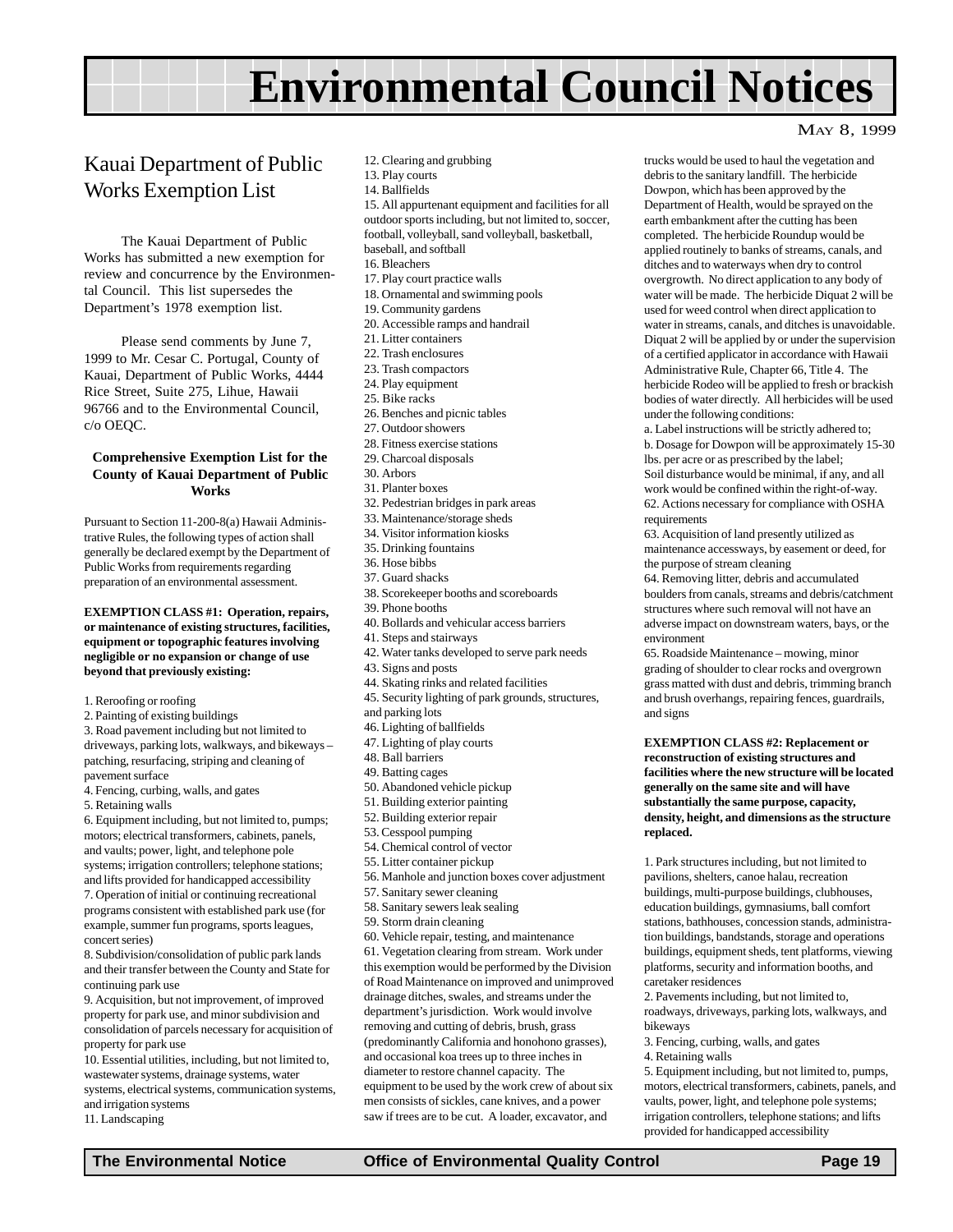## **Environmental Council Notices**

#### MAY 8, 1999

6. Essential utilities, including, but not limited to, wastewater systems, drainage systems, water systems, electrical systems, communications

- systems, and irrigation systems
- 7. Landscaping
- 8. Clearing, grading, and grubbing
- 9. Play courts
- 10. Ballfields

11. All appurtenant equipment and facilities for all outdoor sports including, but not limited to, soccer, football, volleyball, sand volleyball, basketball, baseball, and softball

- 12. Bleachers
- 13. Play court practice walls
- 14. Ornamental and swimming pools
- 15. Community gardens
- 16. Accessible ramps and handrails
- 17. Litter containers
- 18. Trash enclosures
- 19. Trash compactors
- 20. Play equipment
- 21. Bike racks
- 22. Benches and picnic tables
- 23. Outdoor showers
- 24. Fitness exercise stations
- 25. Charcoal disposals
- 26. Arbors
- 27. Planter boxes
- 28. Pedestrian bridges in park areas
- 29. Maintenance/storage sheds
- 30. Visitor information kiosks
- 31. Drinking fountains
- 32. Hose bibbs
- 33. Guard shacks
- 34. Scorekeeper booths and scoreboards
- 35. Phone booths
- 36. Bollards and vehicular access barriers
- 37. Steps and stairways
- 38. Water tanks developed to serve park needs
- 39. Signs and posts
- 40. Skating rinks and related facilities
- 41. Security lighting of park grounds, structures, and parking lots
- 42. Lighting of ballfields
- 43. Lighting of play courts
- 44. Ball barriers
- 45. Batting cages
- 46. Berms, replacement and repairs

47. Bridge repair and/or replacement as long as the new bridge is limited to two traffic lanes. New bridge replacement could include bicycle route, pedestrian walkway and safety improvements to meet Federal and State Highway Standards.

- 48. Building modification (no change in use) 49. Drainage structure replacement and repair
- 50. Driveway replacement
- 51. Exterior door replacement
- 52. Footbridge replacement and repair
- 53. Guard rail replacement and repair
- 54. Sanitary sewer line replacement and repair
- 55. Stream retaining wall repair and replacement
- 56. Storm drainage system repair and replacement
- 57. Acquisition of lands for drainage purposes where there is a natural, existing drainage watercourse

58. Reconstruction of an existing highway for safety purposes by widening less than one lane width, adding shoulders, adding auxiliary lanes for localized purposes (i.e., turning, passing, decelerating lanes, etc.), and correcting substandard curves and intersections. Cut slopes may be graded to a minor extent for such reconstruction. 59. Acquisition of lands that do not include homes and businesses and relocation of tenants, especially for upgrading substandard curvatures and intersections for roadway improvements 58. Replacement, reconstruction or extension of existing sewer lines, providing the action does not involve any increase in the overall capacity of the system.

**EXEMPTION CLASS #3: Construction and location of single, new, small facilities or**

**structures and the alteration and modification of the same and installation of new, small, equipment and facilities and the alteration and modification of same, including, but not limited to: (A) Single-family residences less than 3,500 square feet not in conjunction with the building of two or more such units; (B) Multi-unit structures designed for not more than four dwelling units if not in conjunction with the building of two or more such structures; (C) Stores, offices, and restaurants designed for total occupant load of 20 persons or less per structure, if not in conjunction with the building of two or more such structures; and (D) Water, sewage, electrical, gas, telephone, and other essential public utility services extension to serve such structure or facilities; accessory or appurtenant structures including garages, carports, patios, swimming pools, and fences; and, acquisition of utility easements.**

1. Fencing, curbing, walls, and gates 2. Extensions, modifications, or additions to

existing buildings 3. Essential utilities, including, but not limited to,

wastewater systems, drainage systems, water systems, electrical systems, communication systems, and irrigation systems

3. Construction of new pavement including, but not limited to, driveways, parking lots, walkways, and bikeways

4. Bridge repair and/or replacement as long as the new bridge is limited to two traffic lanes. New bridge replacement could include bicycle route, pedestrian walkway and safety improvements to meet Federal and State Highway Standards, 5. Retaining walls, except within the shoreline area 6. Equipment installations including, but not limited to, pumps; motors; electrical transformers, cabinets, panels, and vaults; power, light, and telephone pole systems; irrigation controllers; telephone stations; and lifts provided for handicapped accessibility 7. Comfort facilities in existing parks 8. Benches and picnic tables 9. Ornamental and swimming pools 10. Play equipment

11. Bike racks

 **Page 20 Office of Environmental Quality Control The Environmental Notice** 

- 12. Litter containers 13. Trash enclosures
- 14. Arbors
	- 15. Planter boxes
	- 16. Pedestrian bridges in park areas
	- 17. Outdoor showers
- 18. Maintenance/storage sheds
- 19. Visitor information kiosks
- 20. Drinking fountains
- 21. Water tanks developed to serve park needs
- 22. Bleachers
- 23. Acquisition of utility easements on other
- properties for park use
- 24. Landscaping
- 25. Clearing, grading, and grubbing
- 26. Play courts
- 27. Ballfields

28. All appurtenant equipment and facilities for all outdoor sports including, but not limited to, soccer, football, volleyball, sand volleyball, basketball,

- baseball, and softball 29. Play court practice walls
- 30. Community gardens
- 
- 31. Accessible ramps and handrails
- 32. Trash compactors
- 33. Fitness exercise stations
- 34. Charcoal disposals 35. Hose bibbs
- 36. Guard shacks
	-
- 37. Scorekeeper booths and scoreboards
- 38. Phone booths
- 39. Bollards and vehicular access barriers
- 40. Steps and stairways
- 41. Signs and posts
- 42. Skating rinks and related facilities
- 43. Security lighting of park grounds, structures,

48. Air conditioning and ventilation installation

50. Emergency electric generator installation in

51. Equipment installation in existing buildings

53. Expansion of existing pump station and force main to master planned capacity (additional pumping equipment pipe and appurtenances)

and parking lots

46. Ball barriers 47. Batting cages

49. Carports

54. Fencing 55. Field office 56. Guardrail

unsewered lots

44. Lighting of ballfields 45. Lighting of play courts

existing sewage pump station

52. Existing storm drain extension

57. Minor local sewage pump station 58. Minor local storm runoff pump station 59. Modification, required to conform to Federal,

State and Local regulations or codes 60. Sewer improvements district 61. Sidewalk and covered walkway 62. Storm drain line modification 63. Utility connection (electric, gas, water) 64. Sewer service installation including: a. the construction of a sewer lateral from an existing sewer main located in an easement or street right-of-way to the abutting property line of